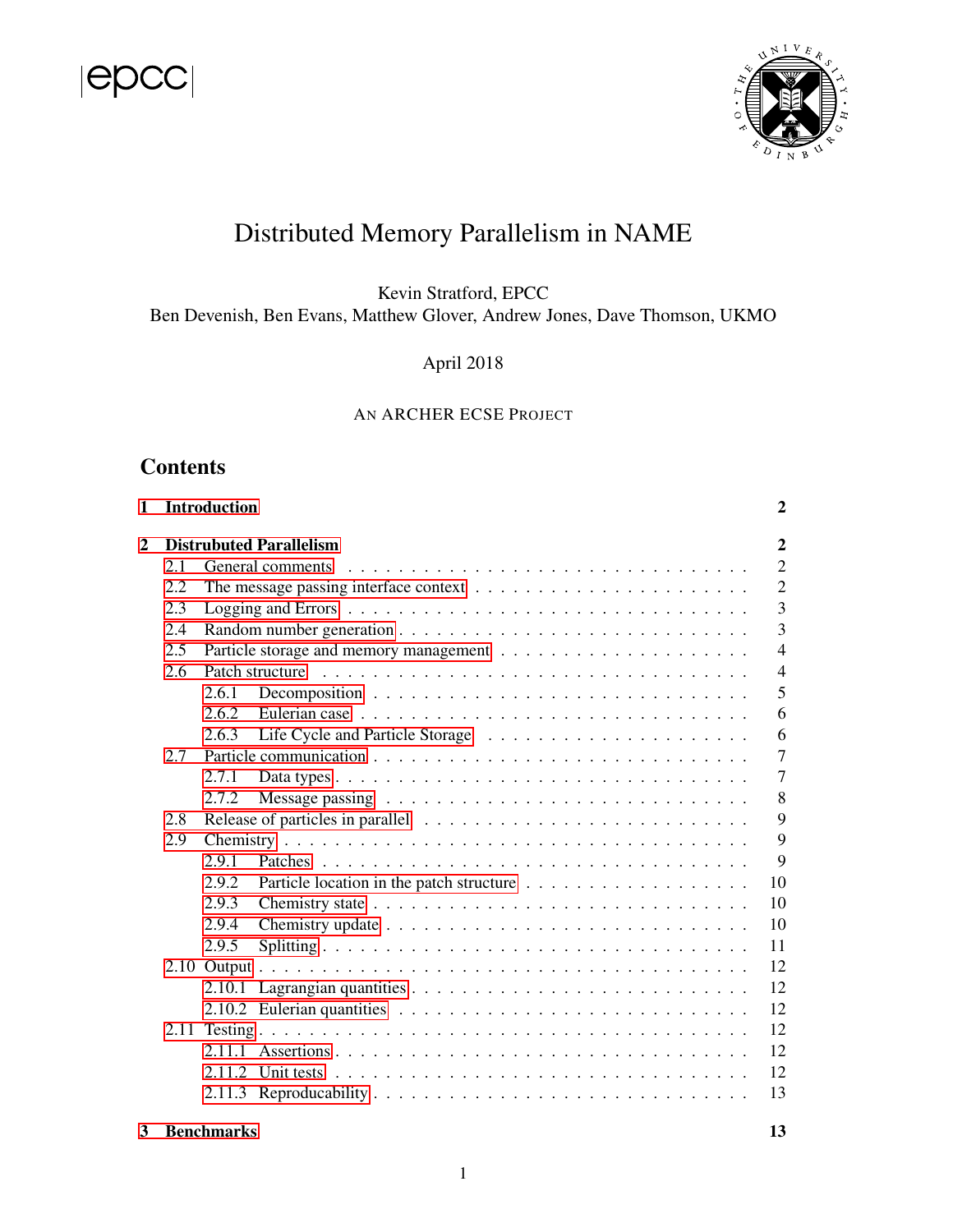|               | 301   |                                                   | 13 |
|---------------|-------|---------------------------------------------------|----|
| 3.1           |       |                                                   | 14 |
|               | 311   | ARCHER results: standard VAAC benchmark           | 14 |
|               | 3.1.2 | Cirrus results: standard VAAC benchmark           | 16 |
| 3.2           |       |                                                   | 16 |
| 3.3           |       |                                                   | 17 |
|               | 3.3.1 | ARCHER results: Chemistry benchmark               | 17 |
| 3.4           |       |                                                   | 19 |
|               | 3.4.1 | ARCHER results: standard greenhouse gas benchmark | 19 |
|               | 3.4.2 |                                                   | 19 |
| $3.5^{\circ}$ |       |                                                   | 20 |
|               | 3.5.1 |                                                   | 20 |
|               | 3.5.2 |                                                   | 22 |
|               | 3.5.3 |                                                   | 22 |
|               |       |                                                   | 23 |
| A Appendix    |       |                                                   |    |
| A.1           |       |                                                   | 23 |
|               |       |                                                   | 24 |
|               |       |                                                   |    |

# <span id="page-1-0"></span>1 Introduction

This work describes the distributed memory parallelisation of the NAME model. It is assumed the reader is familiar with the existing threaded implementation [\[1\]](#page-23-1).

The following section provides a description of the components developed to handle the message passing implementation, and the context in which they are used. (It is also assumed that the reader is familiar with message passing concepts.) A further section discusses a number of standard benchmarks to assess the performance of the new parallel code and identifies residual performace bottlenecks.

The final section discusses a number of open issues, advice for users, and known issues.

# <span id="page-1-1"></span>2 Distrubuted Parallelism

### <span id="page-1-2"></span>2.1 General comments

A distributed memory implementation naturally involves a certain degree of complexity above and beyond that of a serial code. To manage the complexity a number of elements of "infrastructure" were developed individually. These are discussed in the following sections.

### <span id="page-1-3"></span>2.2 The message passing interface context

A number of simple container types to hold information on the message passing interface (MPI) environment are provided. These include a NameMPIComm\_ which aggregates communicator handle, size, and rank.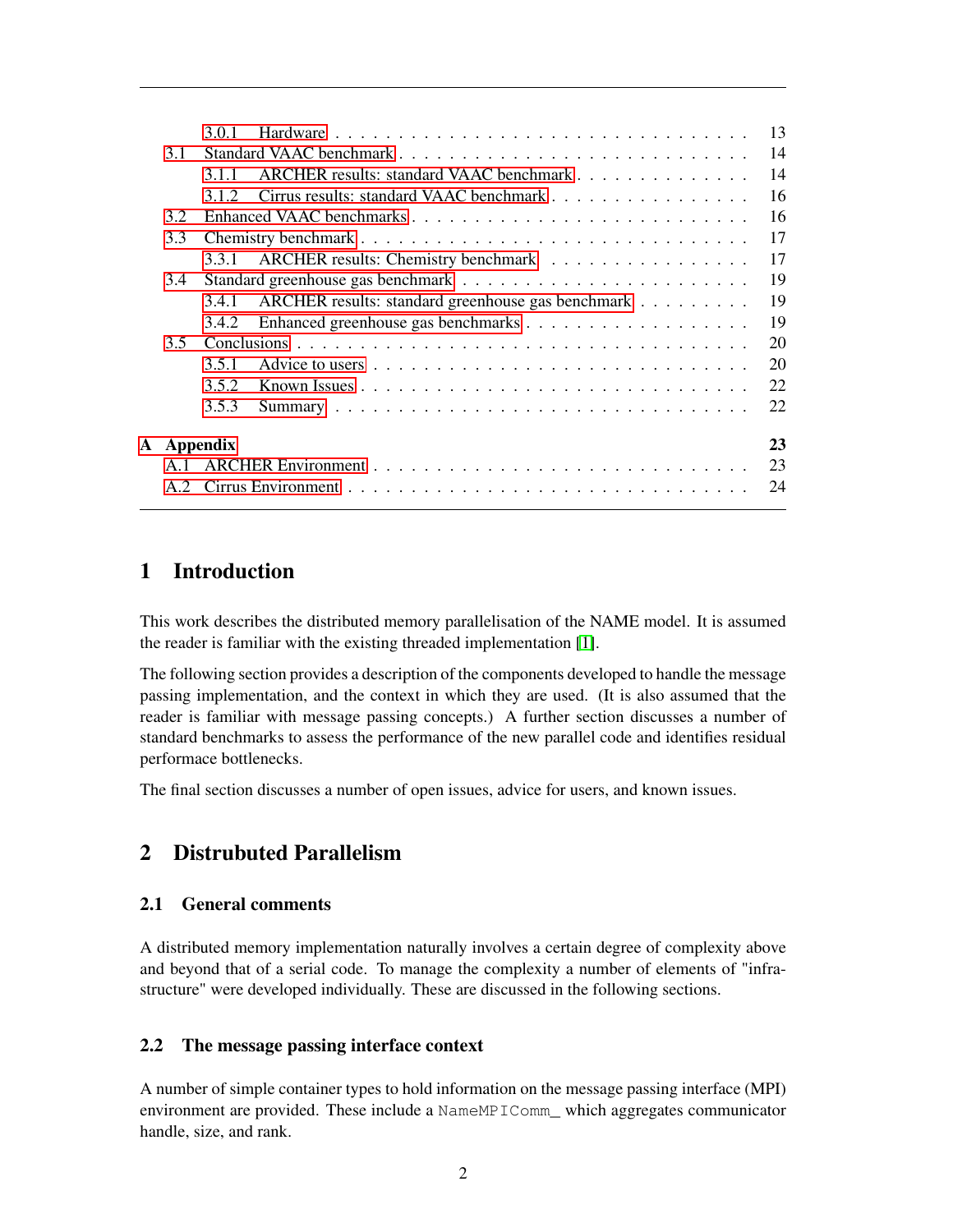An overall context NameMPIContext\_ is provided to aggregate information on a number of communicators. While these communicators may ultimately be relevant for the code, only one duplicated from MPI\_COMM\_WORLD is active at the time of writing.

The context is initialised once following  $MPI_Init()$ , and remains unchanged thereafter.

### <span id="page-2-0"></span>2.3 Logging and Errors

Logging of messages to standard output and standard error, and to designated files is provided in parallel by a MsgHandler object. Options for file output to a single MPI/IO shared file, or to one file per MPI rank via standard Fortran I/O are provided.

A message handler must be initialised in the parallel context,

```
globalMsgHandler = msgHandlerInit(globalMPIContext)
```
after which messages to standard output are available via

```
call message(messageText, ...).
```
The log and error file handles are initialised in a separate step:

```
call msgHandlerSetUp(globalMsgHandler, ...)
```
after which message() will propagate to the log file and error file (as appropriate) in addition to standard output.

For backwards compatibility with the serial version, where the sole method for issuing messages was

call message(messageText, errorCode, ...)

the call injects the globalMsgHandler object and defers action to the procedure msgHandlerMessage(...). message() retains integer errorCodes (cf. ErrorCode defined below). The msgHandler object carries relevant state including the current worst error code to date on a per-rank basis.

It is expected that normal termination will give rise to a sequence of:

```
call msgHandlerSynchronise(...)
call msgHandlerExitMessage(...)
call msgHandlerFinalise(...)
```
to produce a consistent picture of the worstErrorCode on all ranks and an appropriate closing message.

### <span id="page-2-1"></span>2.4 Random number generation

Random number generation for particle updates is performed on a per-particle basis with the current state being a component of the Particle type:

```
type :: Particle_
  ...
  integer (int32) :: iRNG(2)
  ...
end type Particle_
```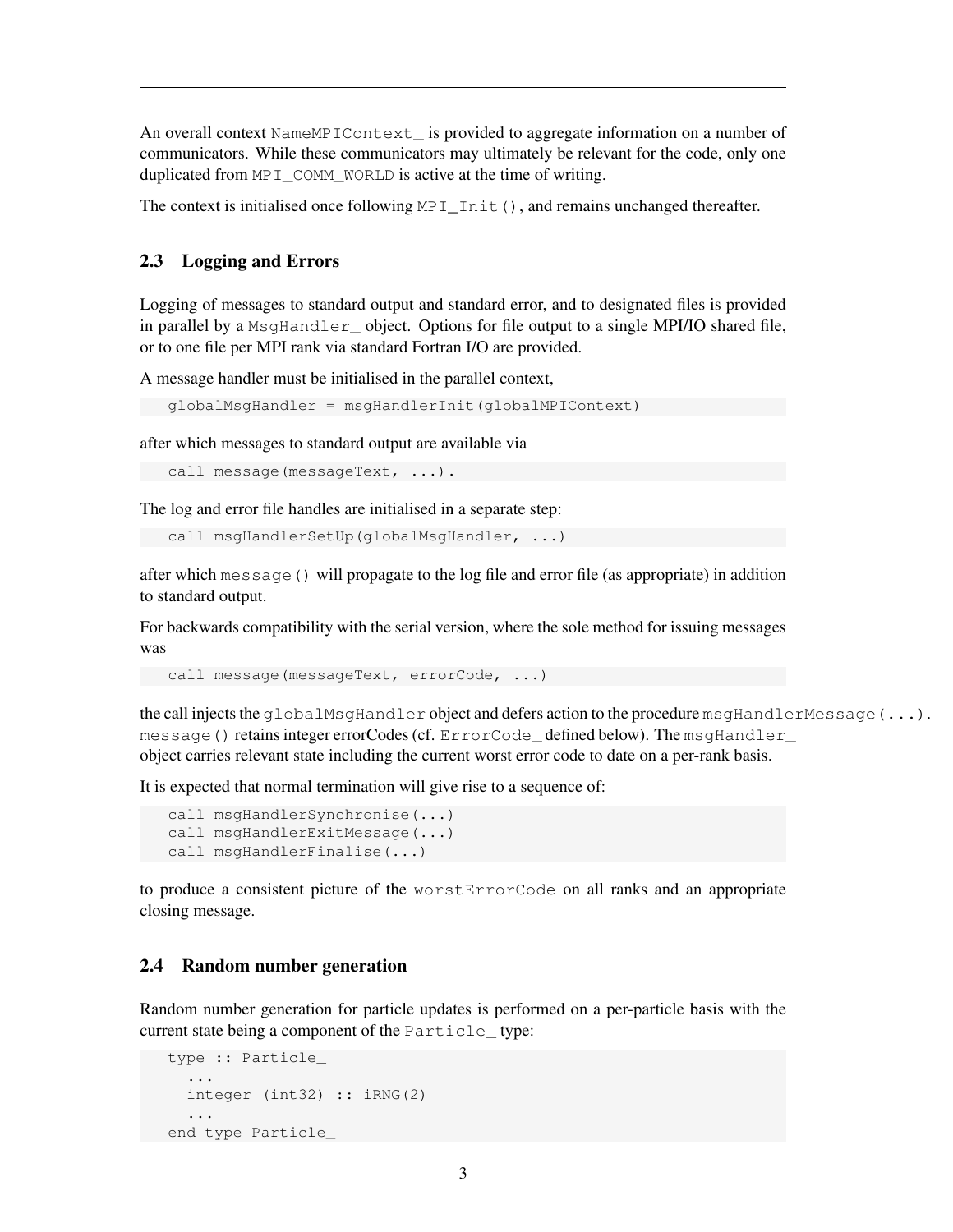This allows both thread-safe  $[1]$  per-particle updates, and the communication of the state  $i$  RNG with the particle structure if the particle needs to be moved between MPI tasks. The random number generator itself is L'Ecuyer (1988).

Note. The implementation of the Gauss B() always discards one random variate (presumably for thread-safety reasons in a previous implementation). An alternative implementation

mathsRandomGaussian2()

is provided which allows both to returned to the caller. For convenience there is also mathsRandomGaussian1() returning one, and overloaded versions to allow real32/real64 arguments.

#### <span id="page-3-0"></span>2.5 Particle storage and memory management

An 'array' container is provided to hide details of memory management related to particles from the application space.

Storage for particles, extras, and masses is provided via the ParticleArray\_ type, which may be initialised with a maximum capacity per MPI rank, e.g.:

a = particleArrayInit(maxParticles, maxExtras, nSpecies)

The preferred way to "add' and 'remove' (perhaps better named as 'activate' and 'deactivate') particles is via

```
call particleArrayAddParticleExtraMass(a, particle, extra, masses)
call particleArrayRemoveParticle(a, iP)
```
where  $i\text{P}$  is a local particle index in storage Using this interface will prevent accidents involving memory management. (However, clients are still responsible for thread safety at the moment.)

Restart content write/read for existing objects are provided via

```
call particleArrayRestartWrite(a, unit, ierr)
call particleArrayRestartRead(a, unit, ierr)
```
Resources are released via

call particleArrayRelease(a)

when no longer required.

### <span id="page-3-1"></span>2.6 Patch structure

A facility to store particles in "patches". The patch structure provides a way to organise the decomposition of particles in parallel. A number of patches is defined by the user (specified by a single integer nlevel, whence the number of patches is  $nPH = 4 \star n[level]$  and may be viewed in either a one-dimensional picture 1:nPH or a two-dimensional picture (1:nxPH,  $1:nyPH$ ) with  $nxPH = nyPH = 2*<sub>x</sub>$ nlevel.

The mapping between the one-dimensional picture and two-dimensional picture is that of a standard Peano-Hilbert curve. (See Fig. [1.](#page-4-1))

Assignment of particles to patches can take place in two different ways.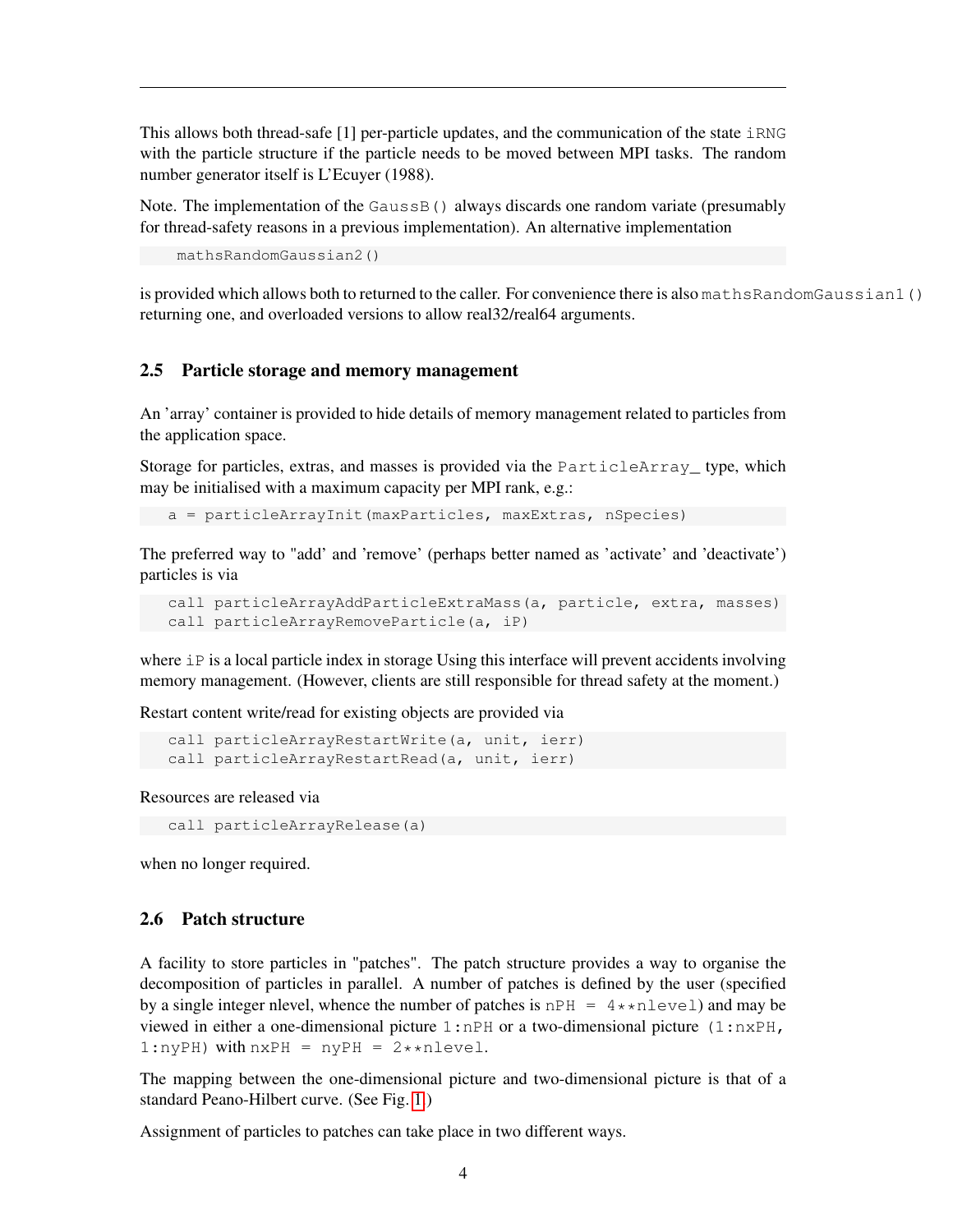

<span id="page-4-1"></span>Figure 1: The Peano-Hilbert picture with (from left to right)  $4^1$  patches,  $4^2$  patches, and  $4^3$ patches. The one-dimensional picture is represented by the bold blue line. Higher levels follow the same self-similar pattern.

- 1. Logical case (no Eulerian grid): particles are mapped to the logically one-dimensional patch structure via unique particle index iUP and appropriate modular arithmetic. The mapping is provided by patchLogicalIndex().
- 2. Eulerian grid. Particles within the horizontal extent of the Eulerian domain are mapped to the two-dimensional patch structure based on their horizontal position in the Eulerian coordinate system.

#### <span id="page-4-0"></span>2.6.1 Decomposition

Patches, and therefore particles, are always distributed between the available MPI ranks in the one-dimensional Peano-Hilbert picture 1:nPH. Any given rank will "own" a number of patches nLocal being [myMin:myMax] in the global picture with offset myOffset. Patches are allocated to MPI ranks in contiguous blocks with rank 0 taking the left-most patches in the one-dimensional picture, and so on. (See figure [2.](#page-4-2))

At the moment, no attempt at dynamic load balance is present, and the decomposition is static. The default decomposition simply attempts to balance the number of patches between MPI tasks. In the logical particle mapping, this should automatically provide each patch with approximately equal numbers of particles, and so balance load (in terms of particle number at least) between MPI tasks.



<span id="page-4-2"></span>Figure 2: A schematic showing the a decomposition of patches between MPI tasks in the onedimensional Peano-Hilbert picture. A given MPI task owns a number of patches (blue oval) with a global offset.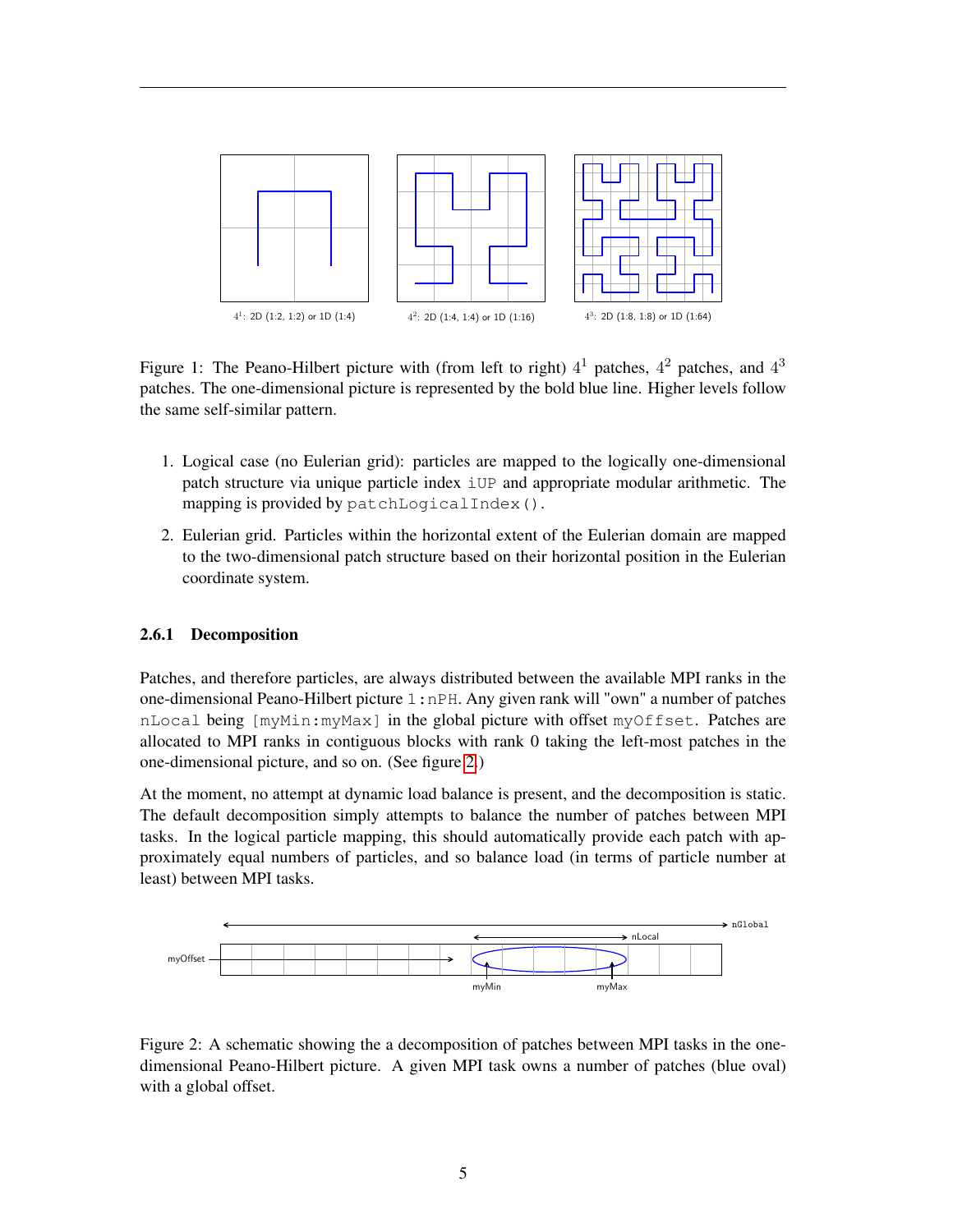### <span id="page-5-0"></span>2.6.2 Eulerian case

If present, a logically rectangular horizontal Eulerian grid is mapped to the logically square two-dimensional Peano-Hilbert picture in blocks (of type PatchGridBlock\_). Each block is itself logically rectangular and has an offset position in the full Eulerian horizontal grid. (See Fig. [3.](#page-5-2))

This allows particle horizontal position to be mapped to the two-dimensional patch picture. For chemistry, this means that all particles within a given Eulerian grid cell are held on the same patch, and therefore the same MPI task. Particles in each horizontal patch (or column) are further mapped to an individual vertical level or grid cell (see "Chemistry" below).

A given simulation may involve particles which can cross the boundary of the horizontal Eulerian domain. In this case, particles outside the Eulerian domain map to patches using the logical mapping, while particles inside the Eulerian domain map using the "geographical" picture. All particles map to a patch, and a given patch may contain both "logically" and "geographically" mapped particles. Movement of particles between patches is handled in Case.F90 and MPI communication in mpiPatchTransfer.f90.

Note that if the number of MPI tasks is  $2<sup>n</sup>$ , a uniform decomposition in the one-dimensional patch picture corresponds to a regular decomposition in the two-dimensional picture. This in turn corresponds to a regular decomposition of the horizontal Eulerian domain (if present). However, for a general one-dimensional decomposition, this is not true.



<span id="page-5-2"></span>Figure 3: A schematic showing the a decomposition of Eulerian grid points (with a  $5\times3$ horizontal Eulerian grid, top left) in the two-dimensional Peano-Hilbert picture (top right) and the one-dimensional picture (bottom) with  $nlevel = 1$ , ie., 4 patches.

### <span id="page-5-1"></span>2.6.3 Life Cycle and Particle Storage

The patches structure is instantiated via

patches = patchesInit(ctxt, nlevel [, patchGridArg])

nlevel is chosen by the user, and controls the number of patches, which is  $4*\texttt{mlevel}$  in the one-dimensional PH picture (or  $2 \star \star$ nlevel  $\times 2 \star \star$ nlevel in the two-dimensional picture).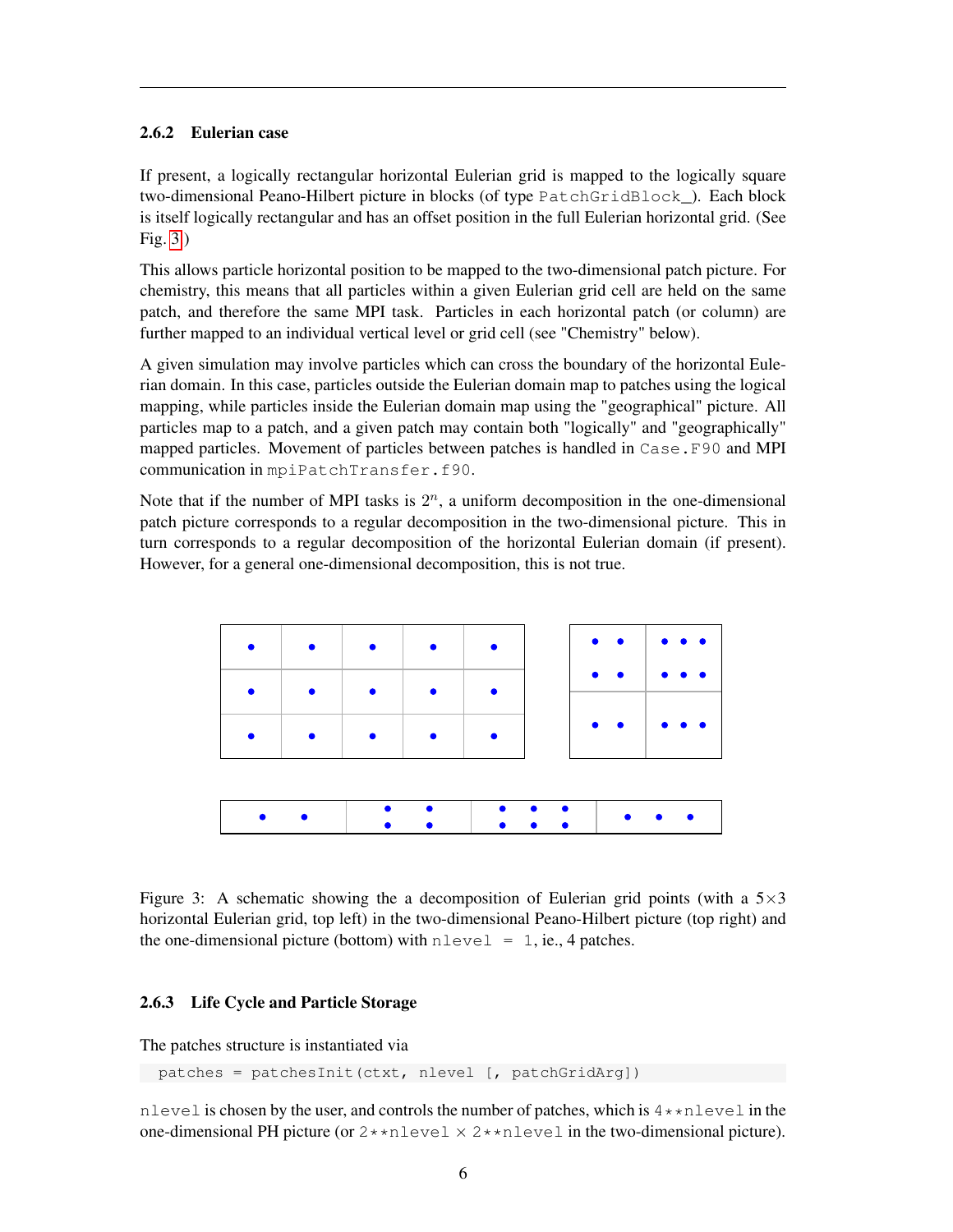If an Eulerian grid is present (ie., chemistry is active) an optional PatchGrid\_ argument provides a container to supply details.

A particle may be located in the patch structure via a call

iPatch = patchIndex(patches, coords, particle)

Storage in the patch structure is currently an integer indirection to the main array of particles. A number of mechanisms are provided to add particles, the basis of which is to add the integer indirection iP to an individual patch:

```
call patchAddParticle(patches%patch(iPatch), iP)
```
Particles are removed by marking patch%iP() = PATCH\_INDEX\_NULL followed by whole patch deletion operation

call patchClearOut(patches%patch(iPatch))

A future implementation might consider providing one particle array per patch for actual storage (see particleArray.f90).

Patch resources are released via

```
call patchesRelease(patches)
```
#### <span id="page-6-0"></span>2.7 Particle communication

#### <span id="page-6-1"></span>2.7.1 Data types

Particle communication is achieved via MPI derived data types. Individual message components are provided by defining MPI data types (MPI opaque handles) corresponding to each of:

```
ShortTime
Particle_
Extra_
ParticleMessage_
```
Message data may be aggregated in the form of a fixed size ParticleMessage\_ container type. This has its own MPI data type to allow communication of a complete particle or array of particles.

Data type handles are obtained by the application via an ParticleMPIDataTypes\_container, e.g.:

```
handles = mpiParticleDataTypes()
```
and released (to avoid leaking handles) via

call mpiParticleDataTypesRelease(handles)

There is little or no overhead observed in this process.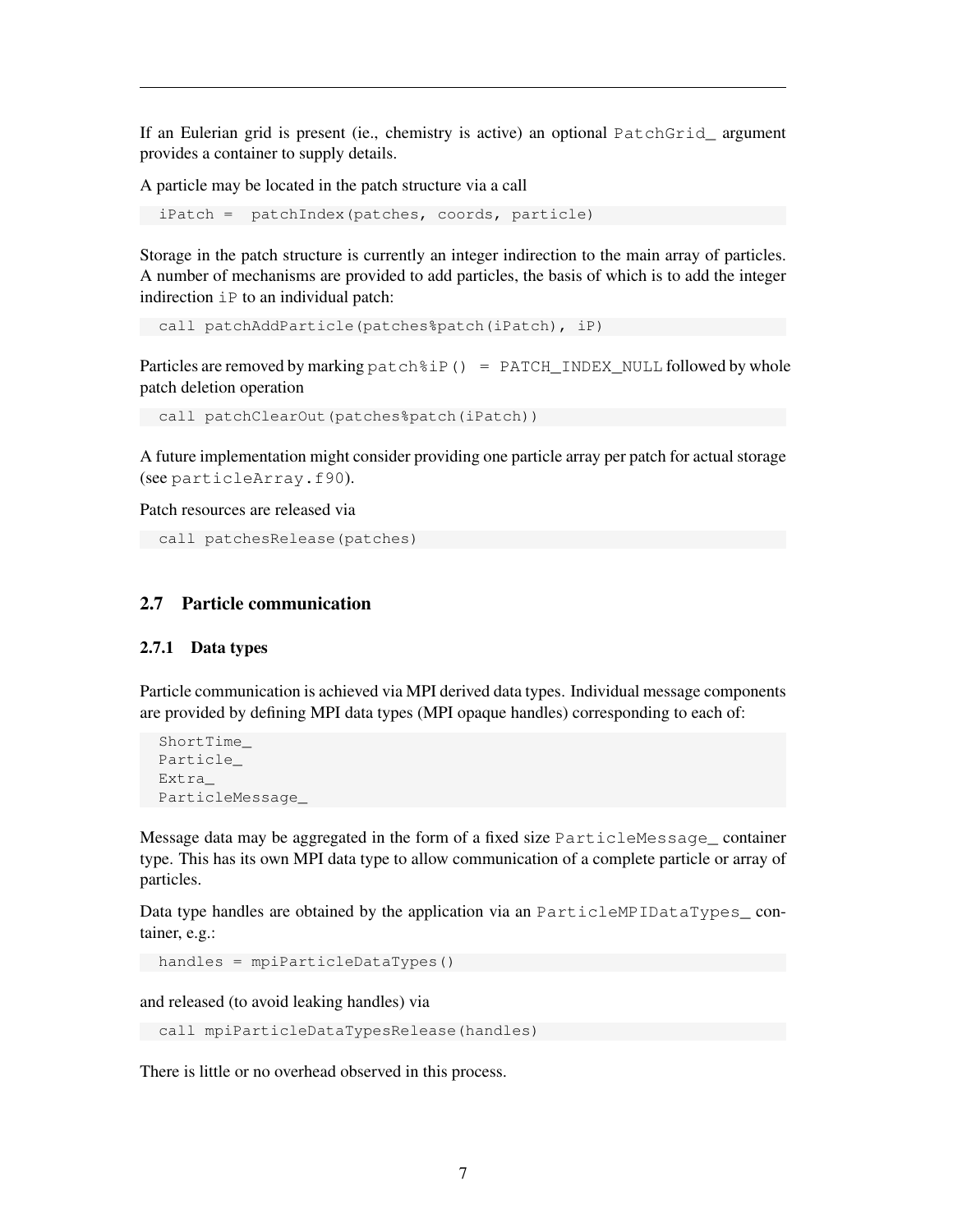#### <span id="page-7-0"></span>2.7.2 Message passing

Communication of particles between ranks is closely related to the patch structure and therefore the decomposition of patches. Transfers of particle information between patches may occur as and when particles change position and hence patch.

There are broadly two cases to be considered:

- 1. "Internal" transfers where the old patch and the new patch are held on the same MPI rank.
- 2. "External" transfers where the old patch and the new patch are held on different MPI ranks and require information to be passed via an MPI message.

Two data structures are provided to facilitate this process. The first is a message meta-data container TransferListItem\_. This stores the identity of the old patch, the new patch, the new MPI rank, and so on, for each particle that needs relocation.

The entire exchange is encapsulated via a transfer request object TransferReq\_, which holds relevant lists of particles, message buffers and so on.

A typical message exchange might follow a change in particle positions. With an existing patches structure, a TransferReq\_ object is created:

req = patchTransferRequest(patches)

Each local particle should then be interrogated to see if the new position necessitates a change in patch. If so, a meta data item is added to the request; schematically:

```
if (internal) call patchTransferRequestAdd(req, tid, item)
if (external) call patchTransferRequestAdd(req, tid, item, data)
```
Threading (if required) is explicitly included via the thread index tid. Note only external transfers require the actual particle data; internal transfers use the meta data item to relocate the particle in the patch structure via shared memory.

Clients may call

```
call patchTransferSendRecv(patches, req, coords, pa)
```
to execute the transfer in one go.

Communication is actually a three-stage process to allow possible overlap of communication with independent work:

```
call patchTransferRequestSend(patch, req)
...
call patchTransferInternal(patch, req%intList)
...
call patchTransferRequestRecv(patch, req)
```
When the final receive has returned, the client may use the updated particle data (incoming particles have arrived and outgoing particles have been removed). patchTransferSendRecv() combines all three steps.

With either mechanism, the request must be completed via a call to

```
call patchTransferRequestRelease(req)
```
to release resources.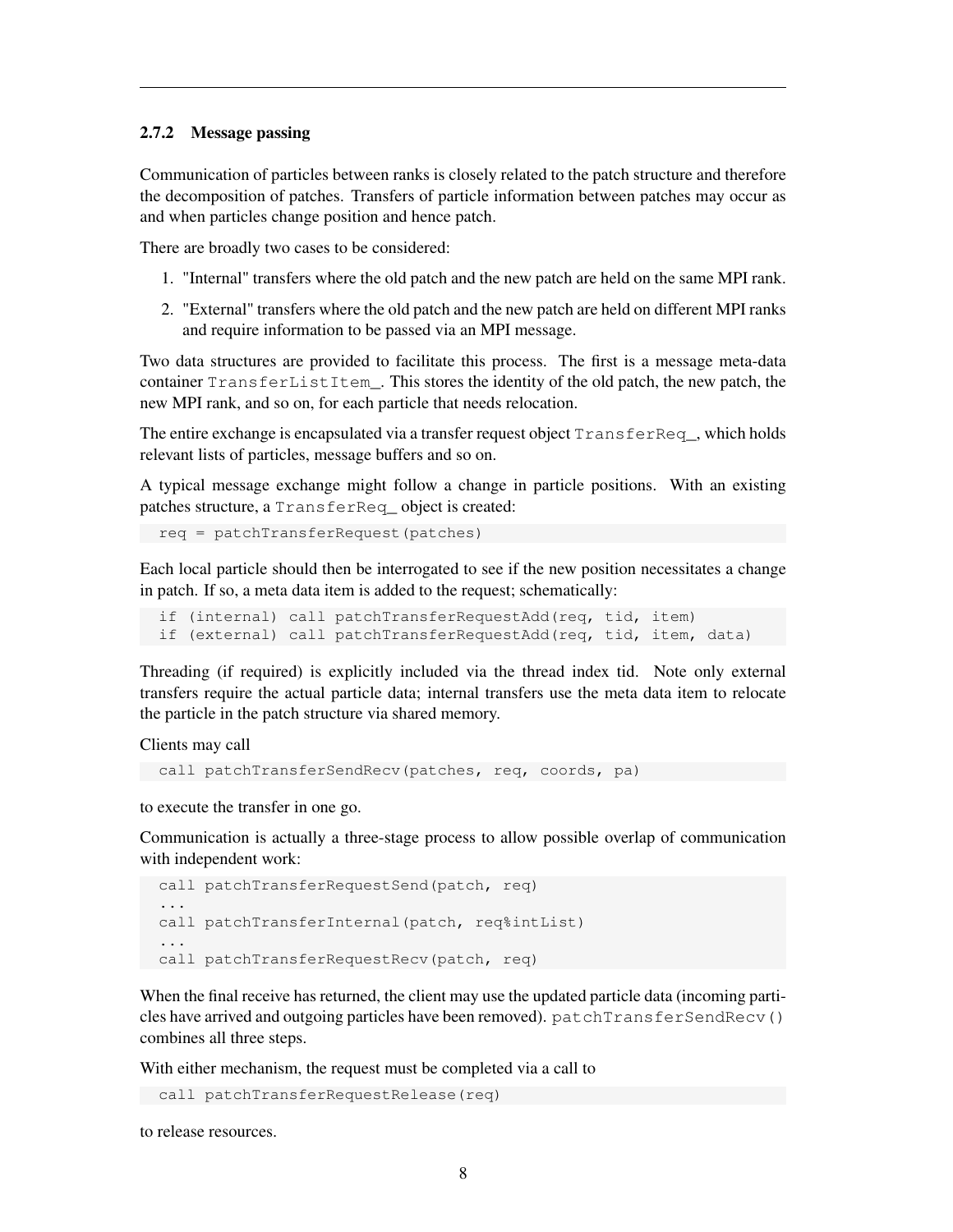### <span id="page-8-0"></span>2.8 Release of particles in parallel

All sources are replicated so that source information is available on all MPI tasks. Particle release from sources is also replicated on all MPI tasks: every task generates all particles. Once a particle has been generated, it can be examined to see which MPI rank should "own" the particle.

The owner actually stores the particle, while all other MPI simply ignore it. This process replicates generation of unique particle indices (iUPs) and initial random number state for the particle. This allows a decomposition independent result which does not depend on the number of MPI tasks.

Once appropriate effective source parameters has been identified, there are two steps:

- 1. call caseReleaseParticle(...) Assigns values to a particle, extra pair;
- 2. call caseAddParticleExtraMassLocal(...) Determines which patch, and therefore which MPI rank, owns the particle, and arranges storage as required.

The current number of particles globally (before any new ones are released) is synchronised at the start of the process to allow a check against the maxParticles limit. A similar check is present for the extras. No particle storage is actually 'allocated' until the point at which ownership is determined.

### <span id="page-8-1"></span>2.9 Chemistry

#### <span id="page-8-2"></span>2.9.1 Patches

A number of additional data structures are used to construct chemistry "patches". The first is the PatchChemistry\_ type, which holds an array of type PatchColumn\_, each of which represent a vertical column at a given horizontal position in the Eulerian grid. Each column allows assignment of particles to individual vertical levels.

The horizontal decomposition in the chemistry patches follows the decomposition in the Peano-Hilbert picture. In general, each PH patch holds a block of horizontal Eulerian grid points which must be further one-dimensionalised via the patchGridBlock1D() mechanism. The number of chemistry patches (i.e., horizontal grid points in the Eulerian grid) is then chem%nLocal.

A one-dimensional loop over local chemistry patches or columns is then typically

```
do iC = 1, chem%nLocal
 iX = chem%patch(iC)%iXE ! Eulerian iX
 iY = chem%patch(iC)%iYE ! Eulerian iY
  ! ... and a loop over the vertical
 do iZ = 1, chem%patch(iC)%nZ
   ...
 end do
end do
```
where chem%patch(iC)%iXE, iYE provide location in the horizontal Eulerian grid.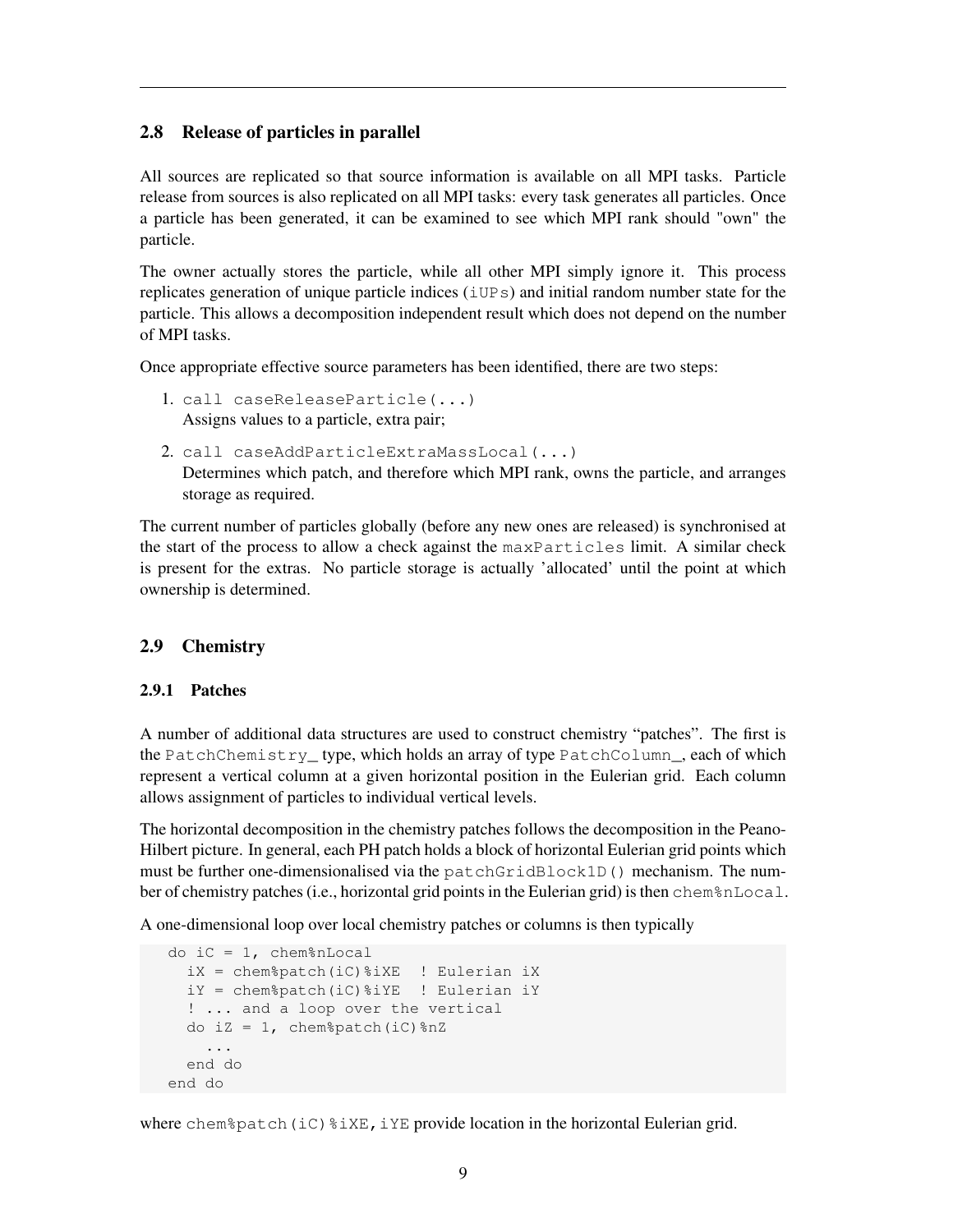A utility PatchMap\_ structure allows mapping between the horizontal Eulerian grid  $(iX,$ iY) to the one-dimensional horizontal patch (Peano-Hilbert) picture.

### <span id="page-9-0"></span>2.9.2 Particle location in the patch structure

Particles are assigned to the appropriate horizontal patch at the point of release. Allocation of particles to the appropriate chemistry grid box at the current time step is then performed as a two-stage process:

- 1. call caseAssignParticlesToH(...) re-assigns particles to horizontal patches to allow for any change in position. This may require communication.
- 2. call patchAsssignParticlesToZ(...) Having been sorted in the horizontal patch structure, particles involved in chemistry may be further sorted in the vertical.

The chemistry update can then take place local to each MPI task. For the purposes of output, the global Eulerian concentration is reconstructed on rank 0 (only).

#### <span id="page-9-1"></span>2.9.3 Chemistry state

Quantities which are required by the chemistry procedure (above and beyond those coming from the chemistry scheme itself) and that have memory between one chemistry update and the next are held by the object ChemState\_.

The ChemState\_ object may be initialised with knowledge of the ChemistryDefn\_ and the Patches\_ structure:

```
chemState = chemistryStateInit(chemistryDefn, patches)
```
and is updated in the chemistryUpdate(). Resources are released via

```
call chemistryStateRelease(chemState)
```
The ChemState\_ object holds local quantities in the one-dimensional chemistry patch decomposition with extent 1:chem%nLocal on each MPI task. The local quantities include

```
chemBackField(1:nBackFields, 1:nZ, 1:nLocal)
deltaO3(1:nZ, 1:nLocal)
```
being the background field concentrations and an ozone-related field. A replicated initBackFields flag controls initialisation.

#### <span id="page-9-2"></span>2.9.4 Chemistry update

Routine chemistryUpdate() updates particle masses, the chemistry state, and the Eulerian field concentrations locally on each MPI rank. Threaded parallelism is used to further decompose the local chemistry patches. Note that the grid box volumes are recomputed at each chemistry update to allow that they vary in time. (There is no significant penalty in doing this if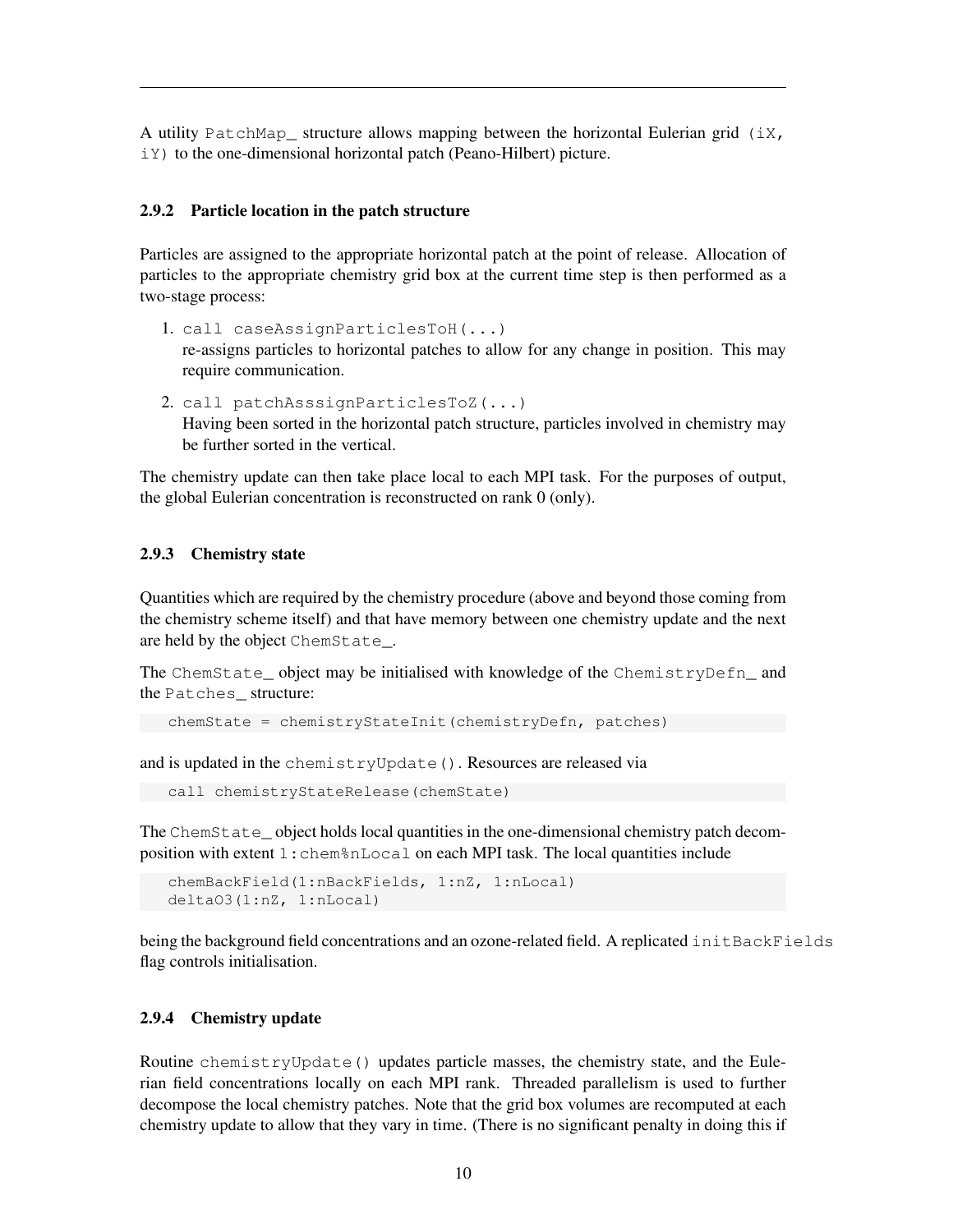the vertical grid is fixed). Chemistry grid boxes with no particles are treated via the back fields, while others are treated using the currently active chemistry scheme.

Unified model data is (potentially) read from file at each update on each MPI task and the locally relevant data extracted in chemsitryBackgroundFieldsFromUM().

The Eulerian field concentrations are global in extent. This means only the relevant portion of the Eulerian field can be updated on any one MPI task.

It is assumed that the patch description of the disposition of particles is up-to-date on entry.

### <span id="page-10-0"></span>2.9.5 Splitting

The splitter utility is provided to help to produce a decomposition independent particle splitting procedure for particles which carry mass above and beyond a prescribed limit. The particle mass limit is based on PM10 in this implementation, but other criteria could be imagined.

Each MPI rank determines which local particles meet the criteria for splitting. A globally replicated list of relevant particles may then be constructed which allows generation of new particles to be replicated on all MPI tasks. Global agreement on this list allows a decomposition independent result.

Construction of the global list relies on a sort, which is currently carried out in a naive implementation which is suitable for a modest number of particles.

The call sequence should first create a "splitter" object with the appropriate with communicator and list of active species:

splitter = splitterPM10(communicator, specieses)

Each rank is then required to determine the number of local particles which meet the criterion for splitting via splitterYield() and the consequent number of new particles. These are collected by a call

call splitterCollect(splitter, nLocal, nNewLocal)

which performs the necessary reducetion to provide a global total. splitterCollect() also allocates space for a local list of particle meta data which will allow the global list to be formed.

Each rank should then undertake a second sweep through local particles to assign the relevant meta data items in the SplitterList\_ data structure splitter%listLocal(1:nLocal). A call to

call splitterMerge(splitter)

generates a replicated global list splitter%listGlobal(1:nGlobal). This may be used to perform replicated actions on particles to be split.

Resources are released via

call splitterPM10Release(splitter)

The splitter has no direct dependence on the method of storage of particle information here beyond the assumption that a rank 1 array masses $( \cdot )$  holds particle masses with indices as specified in specieses%iSpecies2Particle(:).

The full splitting procedure is implemented in caseSplitMassiveParticles().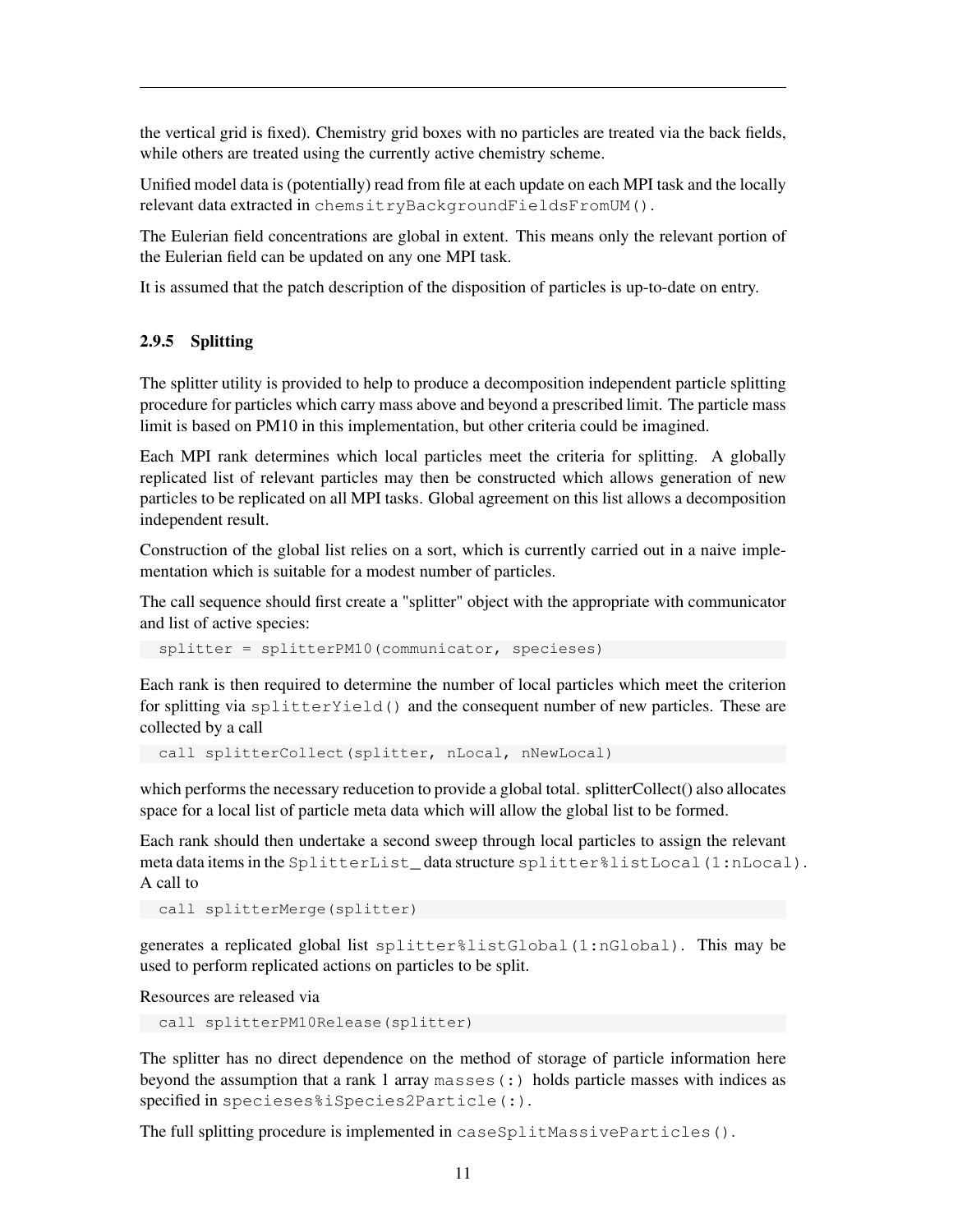### <span id="page-11-0"></span>2.10 Output

### <span id="page-11-1"></span>2.10.1 Lagrangian quantities

Contributions to Lagrangian output quantities may occur on all active MPI tasks with particles. An MPI operation is therefore (potentially) required to consolidate local contributions to a single aggregate field on rank zero. This field is suitable to process for output as in serial.

For each Lagrangian field, a reduction operation, which is determined for individual requests via fieldReqLagrangianQuantityToMPIOp(), takes place at appropriate time steps.

### <span id="page-11-2"></span>2.10.2 Eulerian quantities

If chemistry is active, each MPI task makes local contributions to the replicated global Eulerian concentration. A "gather" operation is therefore required to reconstruct a unified picture of the concentration (on rank zero only). The concentration is then appropriate for output on rank zero if required.

No action is required in serial.

### <span id="page-11-3"></span>2.11 Testing

### <span id="page-11-4"></span>2.11.1 Assertions

A C-like assert() macro is provided via C-preprocessor directives in the file assertion.h. The actual implementation is via Fortran stop in the external procedure assertion\_stop().

A wrapped version assertion () declared with a pure interface is provided to allow assertions to be placed in pure procedures. This is a slight-of-hand which may generate a compiler warning (e.g., with Cray ftn).

### <span id="page-11-5"></span>2.11.2 Unit tests

A set of unit tests are provided by the modules  $\texttt{test*}.f90$  in the test directory. Each module provides a driver  $test*Run()$  which takes a NameMPIContext\_as the sole argument. The driver is responisble for running individual tests.

Test failures are reported by means of the non-fatal assertion nameMPIContextAssert().

Tests may be run in serial or in parallel with a arbitrary number of MPI tasks/OpenMP threads (up to a reasonable maximum).

A number of the tests require reference data files to exist (the tests will be skipped if the files are not present).

The overall test driver is test.f90.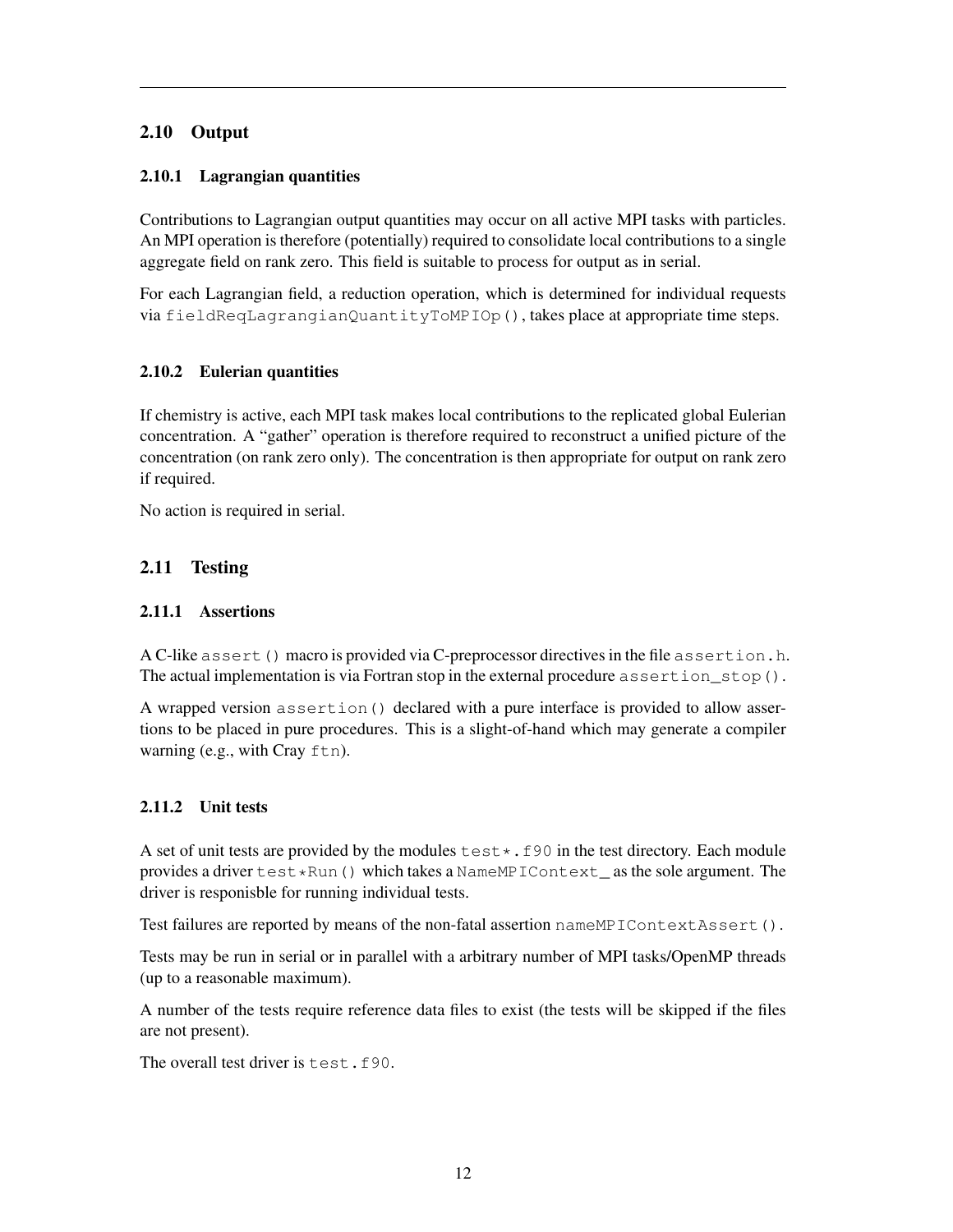### <span id="page-12-0"></span>2.11.3 Reproducability

Owing to a number of changes, the updated version of the code does not produce exactly the same results as the original version. Development was staged so that the changes were introduced episodically, allowing reproducability to be checked up to the point of the change, and again after the change. There were three such changes. First, and fundamentally, is the change in random number generation associated with the removal of the global random state (used at particle release). Second and third, and relating only to chemistry, are changes in the negative mass redistribution of species when re-associated with particles at the end of the chemistry step, and particle splitting. In both these cases, the new algorithm maintains reproducabilty independent of decomposition of work between threads and/or MPI tasks.

As a separate measure of reproducability, it has been verified that the results are the same (to within possible round-off) independent of the number of threads and/or MPI tasks for the standard benchmark problems.

# <span id="page-12-1"></span>3 Benchmarks

The following sections provide a summary of the benchmarks performed as part of the work. For brevity, details of the protocol for each benchmark on both ARCHER and Cirrus are relegated to Appendix 1. Likewise, an abbreviated summary of timings is presented in each case to illustrate salient features. The timings presented in the summary are typically based on four repeat runs of each benchmark (unless otherwise stated).

The description covers a number of "standard" benchmarks which have been used to assess the performance of the distributed memory version against the starting version. These standard benchmarks are, of necessity, limited in size. Later sections go on to describe a series of "enhanced" benchmarks which are designed to exercise the increased memory capacity of the distributed memory version (and so may not be practical in the original version).

For each benchmark, performance of version 7.2 ("SVN 68") is compared with an updated version (e.g., "SVN 359"). Benchmarks are typically run in serial (1 thread), on 1 socket (12 and 18 threads on ARCHER and Cirrus, respectively), and on a full node (2 sockets). All benchmarks run 1 thread per core, unless it is explicitly stated that two hardware threads per core are utilised. When run on more than one MPI task, benchmarks generally seek to use one MPI task per node, and one thread per core within the node. Exceptions are noted in the text.

### <span id="page-12-2"></span>3.0.1 Hardware

The two hardware platforms considered are:

1. UK Tier-1 ARCHER. This will refer to the main Cray XC30 service machine with nodes containing two 12-core Intel Xeon E5-2697 v2 (Ivy Bridge) chips. Each core is clocked at 2.7 GHz and can support two threads in hardware. Within a node, two sockets provide access to two 12-core chips connected by two QuickPath Interconnect (QPI) links. Each core can issue 4 double precision floating point multiply and add operations per cycle (8 flop/cycle), providing 21.6 GFlop/s per core, or roughly 0.52 TFlop/s per node. The thermal design power rating is 260 W per node.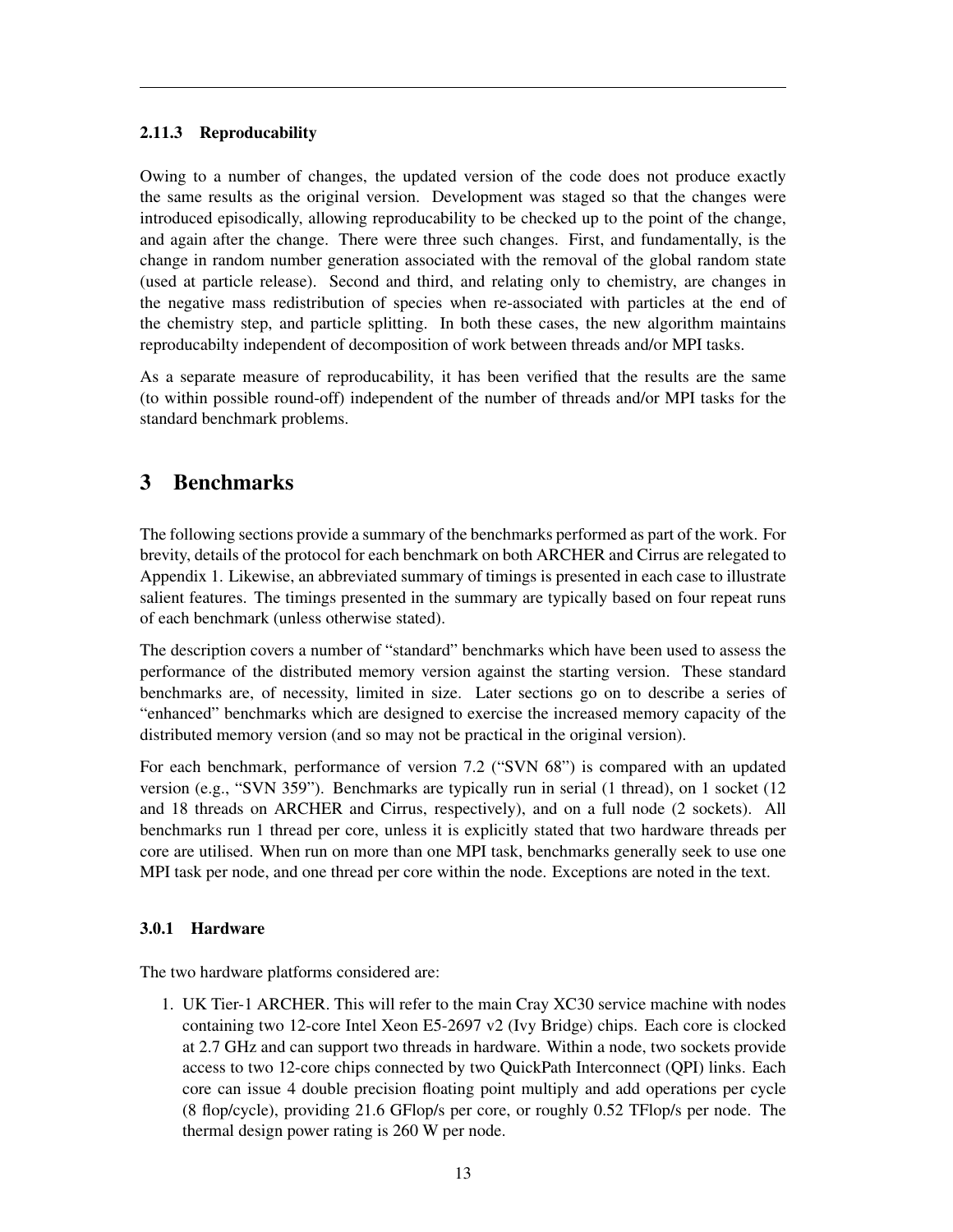2. UK Tier-2 Cirrus. One node has two 18-core Intel Xeon E5 2695 v4 (Broadwell) processors. Each core runs at 2.1 GHz and supports 2 threads in hardware. Each core can issue 4 double precision floating point multiply-add instructions per cycle (vector length 4 doubles), giving 16.8 Gflop/s per core, or about 0.60 TFlop/s per node. Two sockets have thermal design power rating of 290 W.

ARCHER and Cirrus have 64 GB and 256 GB DRAM per node, respectively.

### <span id="page-13-0"></span>3.1 Standard VAAC benchmark

The benchmark represents an eruption of Askja in central Iceland for the Volcanic Ash Advisory Centre (VAAC). No chemistry is present. Meteorological data are "cut out" from the Unified Model, there being 14 cut-out parts globally. The update-on-demand mechanism means one part (the North Atlantic including Iceland) is required at the start of the run, increasing to five parts (the entire Northern Hemisphere above the tropics) at the end of the run as ash is swept away from the source. Each part consists of around 250 MB of data. Data from 00:00 4th July 2015 is at 3-hourly intervals.

Initially there are no particles; particles are then released at a constant rate of 15,000 per hour, with the total number of particles reaching a maximum of 720,000 after around 48 hours after which the eruption ceases. The maximum number of particles specified in the input file is 10 million.

To provide a benchmark of around 1–2 hours in serial, NAME is run for 6 days model time; this requires 136 "met modules" to be read from disk.

### <span id="page-13-1"></span>3.1.1 ARCHER results: standard VAAC benchmark

A summary of the results for versions SVN 68 and SVN 324 of the code is given in Table [1.](#page-14-0) For the standard VAAC problem, the predominant sections of the code are the particle time step loop (LPPT) and the processing and output of data to file (P/Output) which are shown in the Table. Not included is a small (serial) overhead for the particle release mechanism (about 30 seconds). Also not shown is the relatively small contribution of the computation of particle results (around 50 seconds in serial); however, there is relatively little thread-level parallelism in this code owing to a significant number of critical sections.

The benchmark shows that in serial version at SVN 68 , a significant fraction of the time is spent in the particle loop (LPPAT). This is confirmed by a MAP profile, which shows the breakdown includes oneParticleTimeStep at 47%, and calcParticleResults at 29% of the total time. The input time for the meteorological data (here subsumed into the LPPAT figure) is around 250 seconds (with some variability at the 10% level attributed to file system performance).

In the SVN 68 results the LPPT section scales reasonably: the speed up on 12 threads is 7.4. However, there is little improvement beyond one NUMA region. The MAP profile suggests potential issues with synchronisation in which  $F$ low() (rising to 15-20% of the total execution time on 12-24 threads) are the source of this limitation. In contrast, the SVN 324 version (which removes a number of synchronisation issues) performs more robustly (a speed up 16 on 24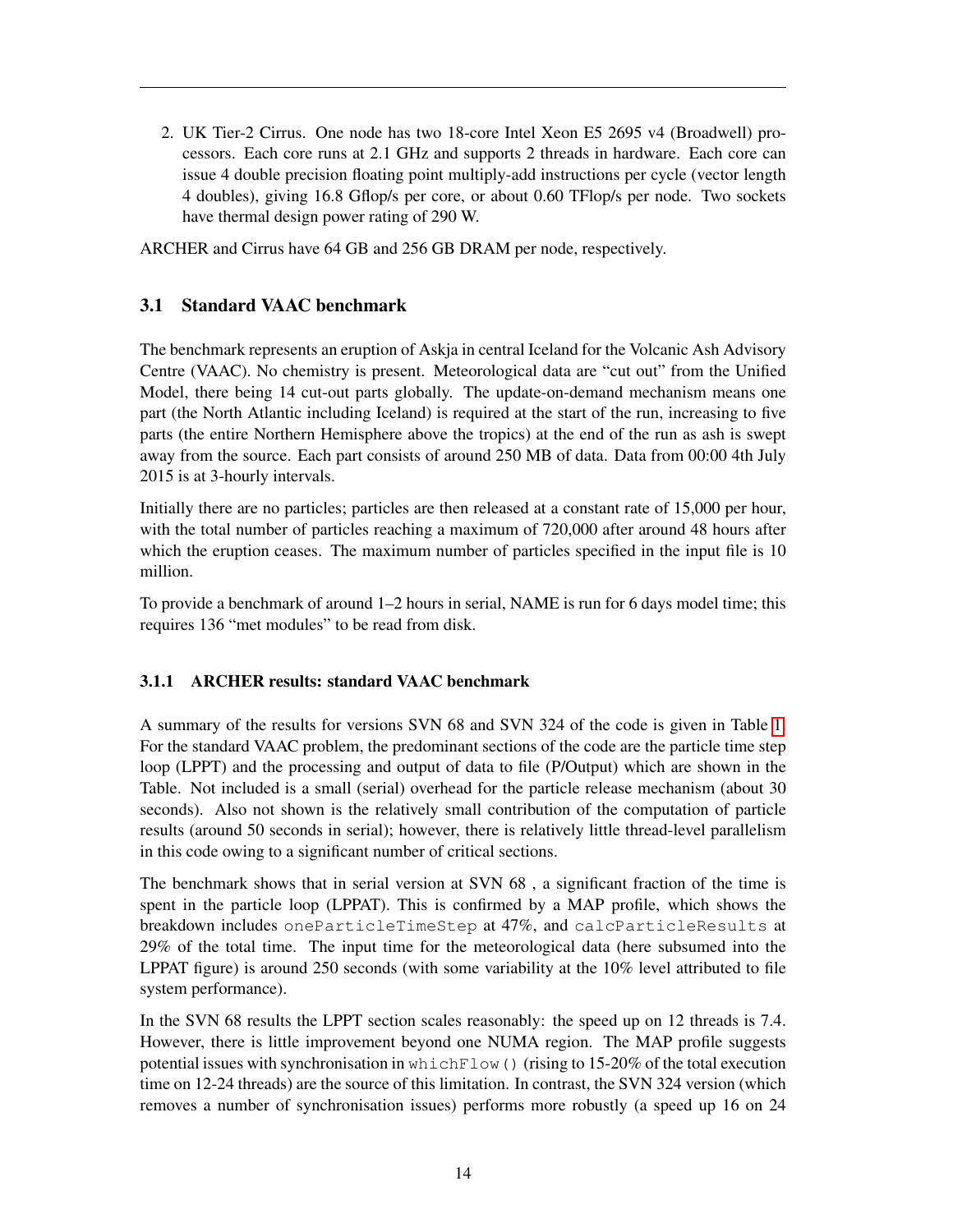| Execution                | Section                |                  | <b>SVN 68</b>             | <b>SVN 324</b>   |                   |
|--------------------------|------------------------|------------------|---------------------------|------------------|-------------------|
| Model                    |                        | Time(s)          | Speed up $\overline{S_1}$ | Time(s)          | Speed up $S_1$    |
| Tasks: 1                 | <b>LPPT</b>            | 5900             | 1.0                       | 6420             | 1.0               |
| Threads:<br>1            | $\overline{P}/O$ utput | $\overline{510}$ | 1.0                       | 630              | $\overline{1.0}$  |
|                          | Total                  | 6600             | 1.0                       | 7200             | $\overline{1.0}$  |
| Tasks: 1                 | <b>LPPT</b>            | 800              | 7.4                       | 660              | 9.7               |
| Threads: 12              | $\overline{P}/O$ utput | 380              | $\overline{1.3}$          | $\overline{310}$ | $\overline{2.0}$  |
|                          | Total                  | 1320             | 5.0                       | 1060             | 6.8               |
| Tasks: 1                 | <b>LPPT</b>            | 550              | 10.7                      | 400              | 16.0              |
| Threads: 24              | $\overline{P}/O$ utput | 430              | $\overline{1.2}$          | 310              | 2.0               |
|                          | Total                  | 1130             | 5.8                       | 810              | 8.9               |
| Tasks: 2                 | <b>LPPT</b>            |                  |                           | 250              | $\overline{25.7}$ |
| Threads: 24              | P/Output               |                  |                           | 320              | 2.0               |
|                          | Total                  |                  |                           | 660              | 10.9              |
| Execution                | Section                | SVN68            |                           |                  | <b>SVN 324</b>    |
| Model                    |                        | Time $(s)$       | Speed up $\overline{S_1}$ | Time(s)          | Speed up $S_1$    |
|                          |                        |                  |                           |                  |                   |
| Tasks: 1                 | <b>LPPT</b>            | 5350             | 1.0                       | 5270             | 1.0               |
| $\mathbf{1}$<br>Threads: | $\overline{P}/O$ utput | 390              | $\overline{1.0}$          | 430              | $\overline{1.0}$  |
|                          | Total                  | 5890             | 1.0                       | 5820             | 1.0               |
| Tasks: 1                 | <b>LPPT</b>            | 460              | 11.6                      | 440              | 12.0              |
| Threads: 18              | P/Output               | 360              | 1.1                       | 210              | 2.0               |
|                          | Total                  | 940              | 6.3                       | 500              | 11.6              |
| Tasks: 1                 | <b>LPPT</b>            |                  |                           | 190              | 27.7              |
| Threads: 36              | P/Output               |                  |                           | $\overline{210}$ | 2.0               |
|                          | Total                  |                  |                           | 500              | 11.6              |
| Tasks: 2                 | <b>LPPT</b>            |                  |                           | 110              | 47.9              |
| Threads: 36              | P/Output               |                  |                           | 230              | 1.9               |

<span id="page-14-0"></span>Table 1: Top panel: ARCHER summary for a standard VAAC benchmark comparing SVN 68 with the distributed memory version at SVN 324. Times in seconds are recorded for the particle time step loop (LPPT), processing and output of data to file (P/Output) and the overall total time to solution. Four runs are presented (from top to bottom): 1 MPI task and 1 OpenMP thread (ie., in serial), 1 task and 12 threads, 1 task and 24 threads, and 2 MPI tasks, each with 24 threads. In each case, a speed up  $S_1$  is computed based on the corresponding serial time.

Bottom Panel: The same summary for Cirrus run on 1, 18, and 36 threads (single MPI task), and 36 threads on each of 2 MPI tasks. It was not considered worthwhile running a full benchmark test for 36 threads at SVN 68 owing to lack of scaling.

cores). The serial time is actually slightly slower owing to code changes, but the threaded parallelism is more efficient. Synchronisation remains in the on-demand reading of meteorological data.

The distributed memory version provides some benefit for this problem, but the scaling is ultimately hampered by serial output operations.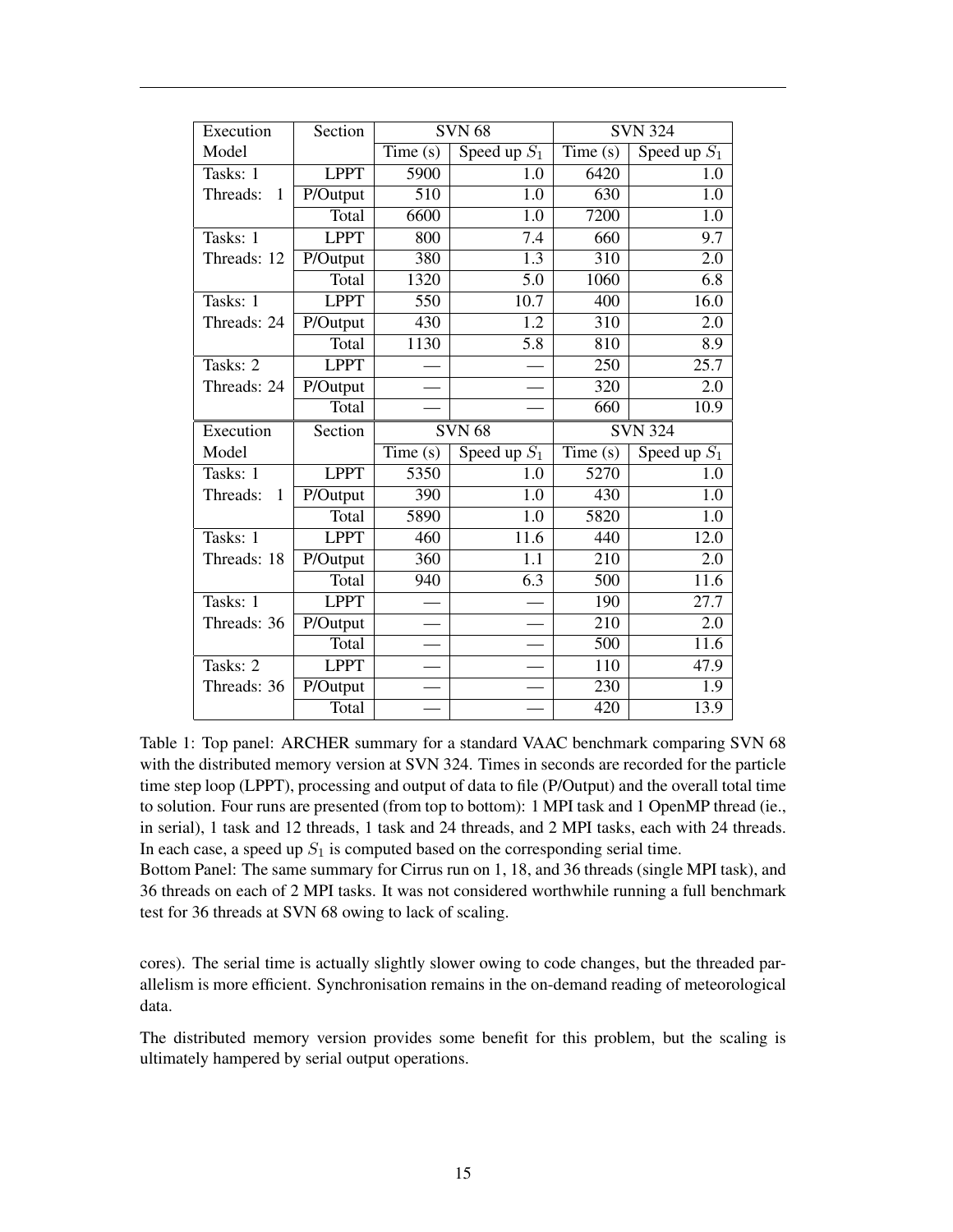| Execution   | Section     |         | <b>BENCHMARK VE1</b> | <b>BENCHMARK VE2</b> |                |
|-------------|-------------|---------|----------------------|----------------------|----------------|
| Model       |             | Time(s) | Speed up $S_1$       | Time(s)              | Speed up $S_1$ |
| Tasks: 1    | LPPT        | 4290    | 1.0                  | 4400                 | 1.0            |
| Threads: 24 | P/Output    | 220     | 1.0                  | 1640                 | 1.0            |
|             | Total       | 4940    | 1.0                  | 6540                 | 1.0            |
| Tasks: 2    | <b>LPPT</b> | 2180    | 2.0                  | 2240                 | 2.0            |
| Threads: 24 | P/Output    | 270     | 0.8                  | 1780                 | 0.9            |
|             | Total       | 2690    | 1.8                  | 4320                 | 1.5            |
| Tasks: 4    | LPPT        | 1140    | 3.8                  |                      |                |
| Threads: 24 | P/Output    | 300     | 0.7                  |                      |                |
|             | Total       | 1580    | 3.1                  |                      |                |

<span id="page-15-2"></span>Table 2: Enhanced VAAC benchmarks VE1 (left) and VE2 (right) run on ARCHER. Times in seconds for the given sections of the code are based on four repeats in each case. The speed up  $S_1$  for each section is based on the corresponding time on 1 node (24 threads). It was not considered worthwhile extending VE2 to 4 nodes owing to lack of scalability with increased output grid resolution.

### <span id="page-15-0"></span>3.1.2 Cirrus results: standard VAAC benchmark

The corresponding results for the same standard VAAC benchmark run on the Tier-2 Cirrus system at SVN 68 and SVN 324 are also summarised in Table [1.](#page-14-0) We note that it was not considered worthwhile running a full benchmark test for the SVN 68 version on 36 threads owing to lack of scaling.

The picture here is similar to that seen on ARCHER. The overall time-to-solution is slightly improved compared with ARCHER, which is probably attributable to improved memory performance. Times in serial for the two SVN versions are similar, and threaded parallelism is again reasonably effective in the LPPT section. Distributed memory parallelism is also reasonably effective here in the LPPT section. Overall distributed memory scaling is restricted by residual serial fraction including the output and the release of particles.

### <span id="page-15-1"></span>3.2 Enhanced VAAC benchmarks

The standard VAAC benchmark takes around 4GB of memory (high-watermark) on a single node; there is clearly no need to extend a benchmark of this scale to more than one node for the purposes of providing more memory. To test performance against larger problem sizes, two enhanced benchmarks are considered. The first, denoted benchmark VE1, increases the number of particles by a factor of 10, simply by increasing the source production rate (150,000 per hour cf. 15,000 per hour). This gives a maximum of 7,200,013 particles. The second additional benchmark, denoted VE2, increases both the number of particles as in VE1, but also increases the output grid vertical resolution by a factor of 10 (220 levels at 250 feet resolution cf. 22 levels at 2500 feet resolution).

Each of the benchmarks is run at SVN 359 on 1 and 2 nodes of the ARCHER system using 24 threads on each node. The results were extended to 4 nodes for the VE1 benchmark only. In each case the Cray compiler environment was used. A summary of the results is presented in Table [2.](#page-15-2) As in the standard VAAC benchmark, the time is predominantly in LPPT and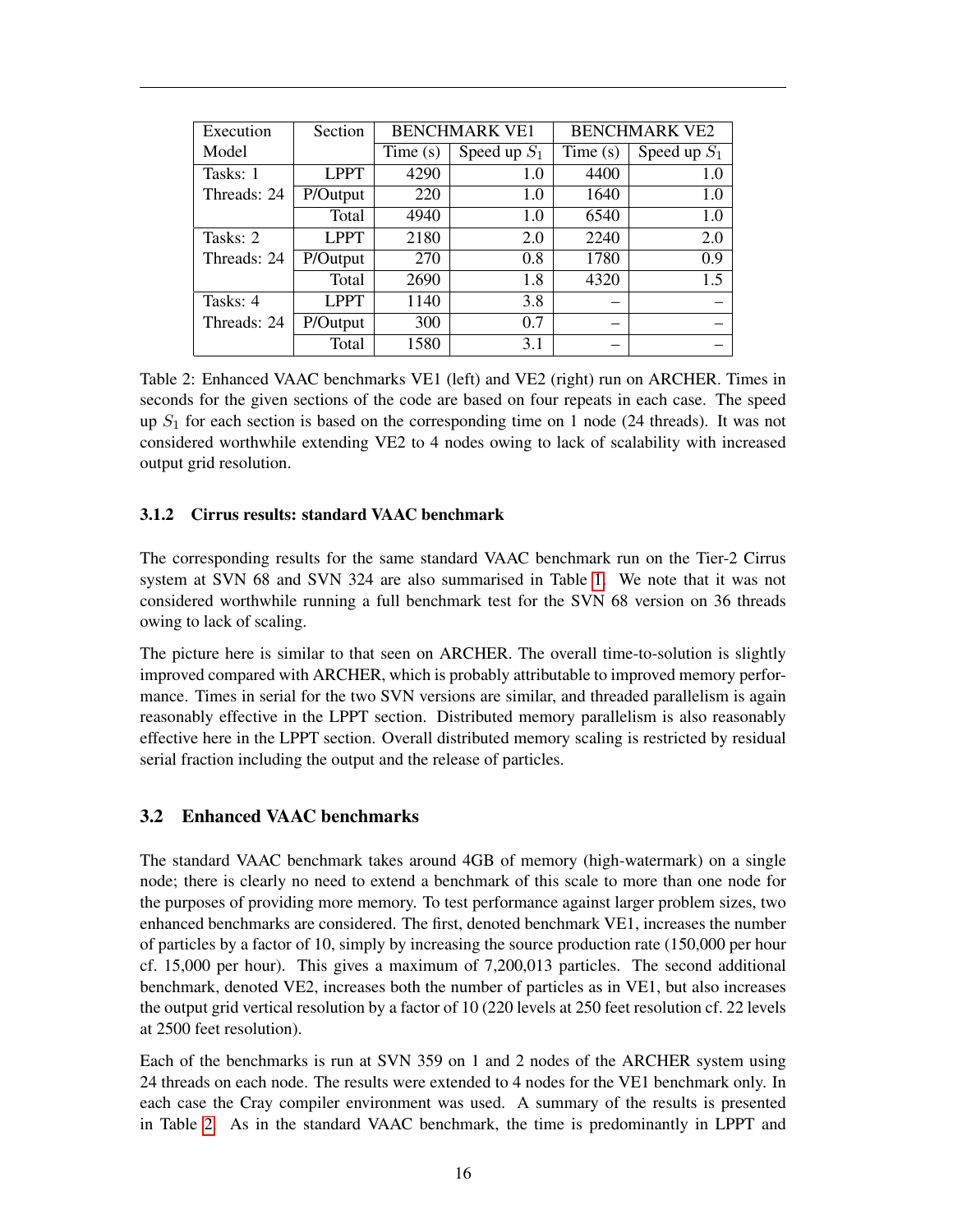processing output, so figures are limited to these sections.

There are two clear results. First, the time for LPPT scales well as the number of MPI tasks is increased. This is not unexpected as the size of the problem as been increased. For benchmark VE1, the second clear result is that the time to process the output increases with the number of MPI tasks. While the output itself is serial, an increase is to be expected as the  $MPI\_Reduce()$ required for each output request generates a significant communication overhead (some of the messages are large). For benchmark VE2, where the increase in the output grid size is a factor of 10, there is a similar increase in the cost. This means output to file completely dominates the scaling.

### <span id="page-16-0"></span>3.3 Chemistry benchmark

The chemistry benchmark is based on a regional model for the United Kingdom which extends to north west Europe (roughly 14W–20E, 42–62N), having resolution in the horizontal Eulerian grid of  $226 \times 222$  points (around 10 km). There are 18 vertical levels with varying resolution extending to around 5000 m above ground level. The chemistry scheme itself [\[3\]](#page-23-2) includes 42 different chemical species.

The model is driven by wider-area regional meteorological data at resolution of around  $0.5^\circ$ in the horizontal and 50 vertical levels. The extent is roughly 100W–25E and 10–80N. Data is at three hourly intervals from 00:00 on 1st June 2008. The time extent of the benchmark was chosen to provide a serial benchmark taking about 1–2 hours in wall clock time in serial on the relevant hardware. The final choice was to to read six data sets (each around 50MB) representing around 15–18 hours model time.

There are a large number of sources which account for the generation of particles carrying the various chemical species. These sources include those representing biological land surface process at specific locations, pollution sources such as traffic, and so on. Sources are time dependent and relevant for the period of interest.

The input gives rise to a number of particles reported at around 4.1 million initially, rising to 7.7 million by the end of the run. It should be noted that a significant number of particles are generated and then immediately removed; the total number of particles generated in the course of the simulation is around 180–200 million.

The final memory requirement for the benchmark on ARCHER is around 5.8GB, rising slowly with the number of particles at the end of execution.

### <span id="page-16-1"></span>3.3.1 ARCHER results: Chemistry benchmark

Results are reported for the chemistry benchmark in Table [3,](#page-17-0) which is a comparison of the original code at SVN 68, and an updated code at SVN 324. As the performance of the particle sections (LPPT etc), and output, are broadly similar in character to the VAAC case, we concentrate on the parts relevant specifically to the chemistry.

There are a number of issues to be highlighted in the results. In serial the benchmark takes around 6,000 seconds; at SVN 68 the main contributions to this total are around 2,500 seconds in the particle update and accumulation for output, around 1500 seconds for release from sources, and another 1500 seconds for the chemistry itself. Of the chemistry contribution, about 200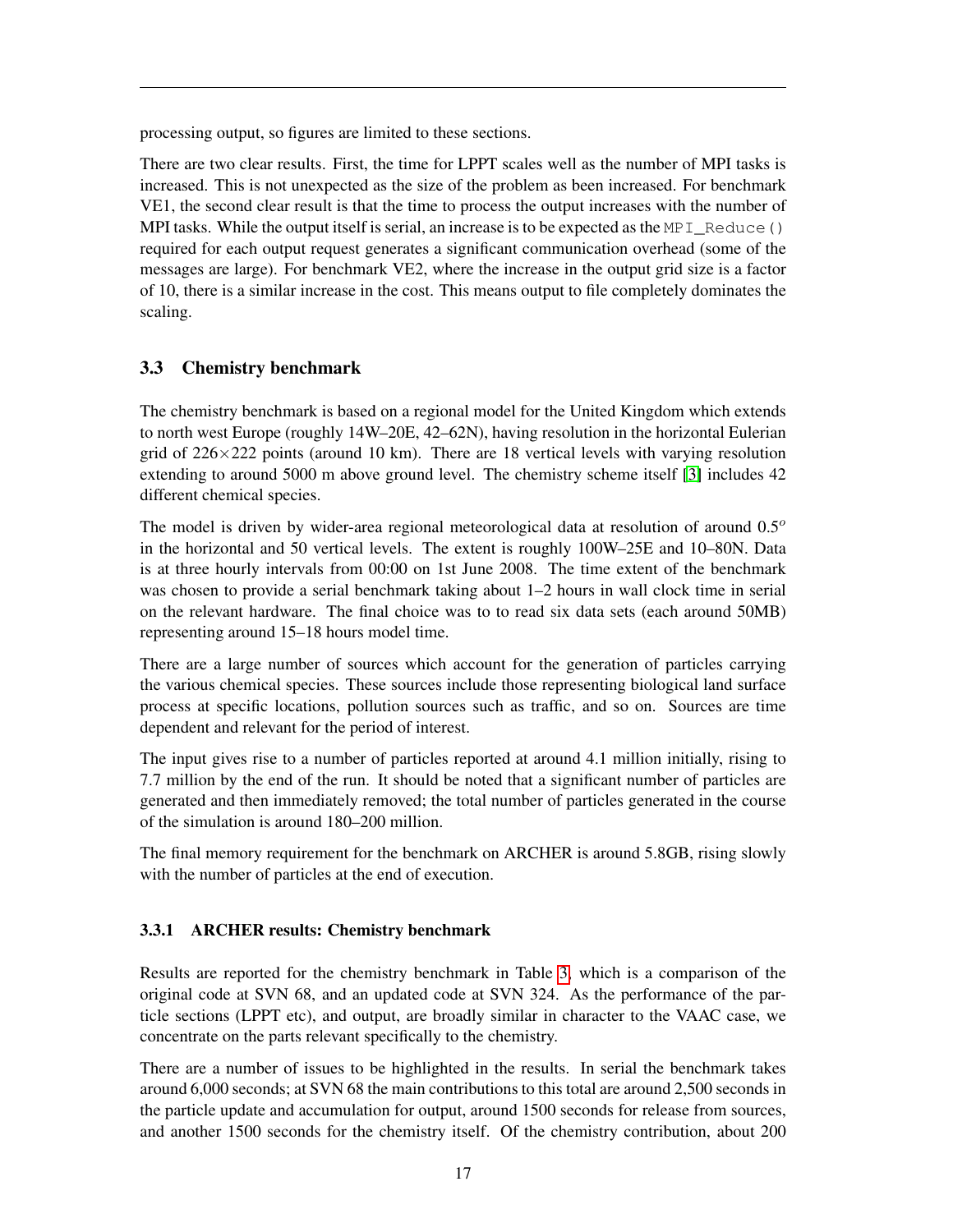| Execution   | Section           |         | <b>SVN 68</b>  | <b>SVN 324</b> |                |
|-------------|-------------------|---------|----------------|----------------|----------------|
| Model       |                   | Time(s) | Speed up $S_1$ | Time(s)        | Speed up $S_1$ |
| Tasks: 1    | Total             | 5880    | 1.0            | 5770           | 1.0            |
| Threads: 1  | Release           | 1480    | 1.0            | 1320           | 1.0            |
|             | Chem. Tot.        | 1430    | 1.0            | 1150           | 1.0            |
|             | $Binning^{\star}$ | 220     | 1.0            | 270            | 1.0            |
|             | Loop              | 1210    | 1.0            | 850            | 1.0            |
| Tasks: 1    | Total             | 2730    | 2.2            | 1760           | 3.3            |
| Threads: 24 | Chem. Tot.        | 960     | 1.5            | 63             | 18.3           |
|             | Binning $*$       | 220     | 1.0            | 16             | 16.9           |
|             | Loop              | 740     | 1.6            | 39             | 21.8           |
| Tasks: 1    | Total             |         |                | 1740           | 3.3            |
| Threads: 48 | Chem. Tot.        |         |                | 55             | 20.9           |
|             | Binning           |         |                | 16             | 16.9           |
|             | Loop              |         |                | 29             | 29.3           |
| Tasks: 2    | Total             |         |                | 1690           | 3.4            |
| Threads: 48 | Chem. Tot.        |         |                | 39             | 29.5           |
|             | Binning           |         |                | 13             | 20.8           |
|             | Loop              |         |                | 14             | 60.7           |

<span id="page-17-0"></span>Table 3: ARCHER standard chemistry benchmark summary showing the time taken in seconds for various execution models (MPI tasks times threads). The detail shows times for the total time related to chemistry, which is made up of binning the particles to chemistry grid cells, the chemistry scheme itself ("Loop") and chemistry splitting/diagnostics. It can be seen that while the original SVN 68 has rather poor threaded performance, the updated code SVN 324 much better on a single node. Note the time for release of particles is shown only once, but is a constant serial overhead in all cases. Timings for SVN 68 marked  $\star$  are based on profile data rather than internal timing.

seconds is required to bin particles to chemistry grid cells in the Eulerian grid, while the balance is the execution of the chemistry scheme itself (the "Loop"). It should be noted that the release presents a significant serial fraction (and which remains in all cases, so it is not repeated in Table [3\)](#page-17-0). In the original code, the binning was also a purely serial overhead.

At SVN 68 the scaling of the threaded implementation of the chemistry is rather poor. A profile confirms that of the approximately 20% of time in the serial case spent in the chemistry update, some 9.1% and 6.2% are spent in chemistryScheme() and calcZenithAngle(), respectively. The profile further identified a significant issue with lock contention arising from calls calcZenithAngle() to routines which perform Fortran internal writes. These make use of the thread locking mechanism (presumably because some shared internal buffer is used in the implementation). The proportion of time spent in these routines increases with increasing number of threads (25% of the total on 24 threads).

The message passing version (SVN 324) uses a new implementation of the both the binning procedure and the chemistry loop. The binning procedure must be preceded by the communication required to ensure all relevant particles are resident on the appropriate MPI task, but can itself include threaded parallelism. Work on each chemistry grid box can then take place on individual MPI tasks in the chemistry loop. The threaded parallelism in the loop is improved by three main measures: 1. removal of lock contention arising from calcZenithAngle() via a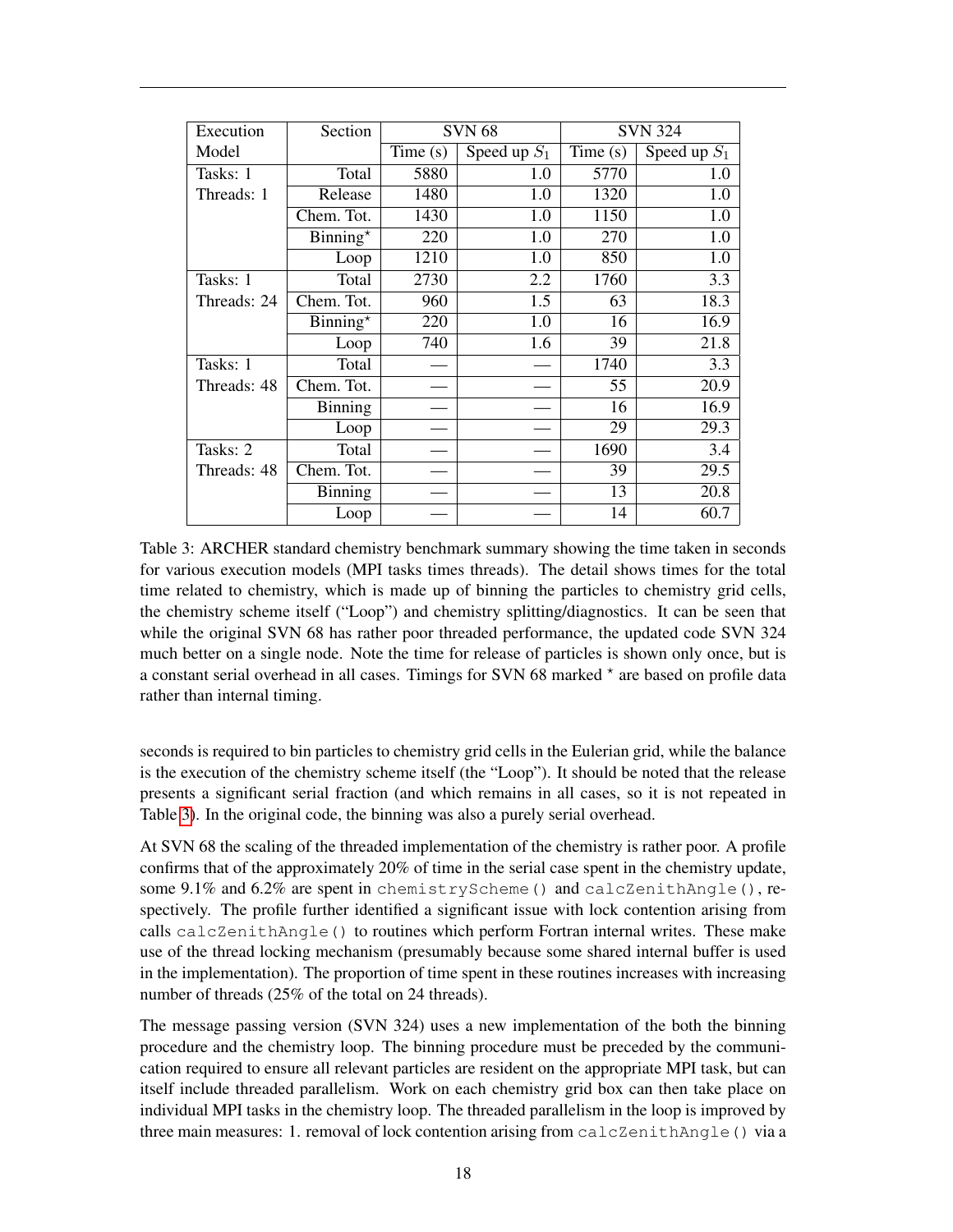new implementation; 2. removal of 4-dimensional arrays to store local chemistry concentrations (only a local vertical column is required); and 3. improved parallelism in the loop itself by moving to a one-dimensional decomposition. The time for the particle communication, along with splitting and related diagnostics, is accounted for under the Chemistry Total.

The results show that the threaded performance of the new implementation is reasonably effective. The degree of improvement makes it worthwhile to use 2 threads in hardware on each core (usually referred to as "hyperthreading" on Intel hardware), which provides some improvement in the chemistry loop itself. (This actually suggests there is still significant memory latency to be hidden in this part of the computation.) Increasing the number of MPI tasks provides some improvement in the chemistry (each task deals with part of the chemistry domain), but the overall performance is limited by the serial overhead of releasing particles from a very large number of sources in this benchmark.

### <span id="page-18-0"></span>3.4 Standard greenhouse gas benchmark

The greenhouse gas benchmark is an example of a "backwards-in-time" simulation that can be performed with NAME to assess the origin of material arriving at a point of interest. The domain of interest for this problem is again the UK and the surrounding North Atlantic region.

Meteorological data are high-resolution (around 1.5km in horizontal, and 57 vertical levels) at one hour intervals between 2nd September 2017 and 13th September 2017, and are based on "cut-outs" from a global domain. For the backwards in time simulation the meteorological data cannot be read on an "on-demand" basis; this means the read and process steps for all meteorological data are effectively serialised. This will become evident in the profiles.

There is effectively one source producing 20,000 particles per hour for the first 24 hours of the simulation, giving rise to a particle number which grows linearly to 480,000. The number is stable for around 48 hours, before falling as particles leave the domain of interest. Around half (240,000) are left at the end of the simulation.

### <span id="page-18-1"></span>3.4.1 ARCHER results: standard greenhouse gas benchmark

Results for the standard greenhouse gas benchmark run on 1, 12, and 24 threads on ARCHER are shown in Table [4.](#page-19-2) Again, focus is restricted to parts of the code which are significant for this particular problem. The results show performance is similar in the original and the new versions, with the main particle loop parallelising reasonably well. The clear bottleneck for this benchmark is the serialised reading and processing of the meteorological data. (This being the case, results for larger numbers of MPI tasks are not reported for this problem.)

### <span id="page-18-2"></span>3.4.2 Enhanced greenhouse gas benchmarks

The number of particles in the standard greenhouse gas benchmark (480,000) was introduced for a simulation using lower resolution meteorological data (around 10km in the horizontal). It is therefore reasonable to require an increase in the number of particles used by a factor of 10 in each horizontal direction. One could also require a further increase in the number of particles to increase statistical accuracy.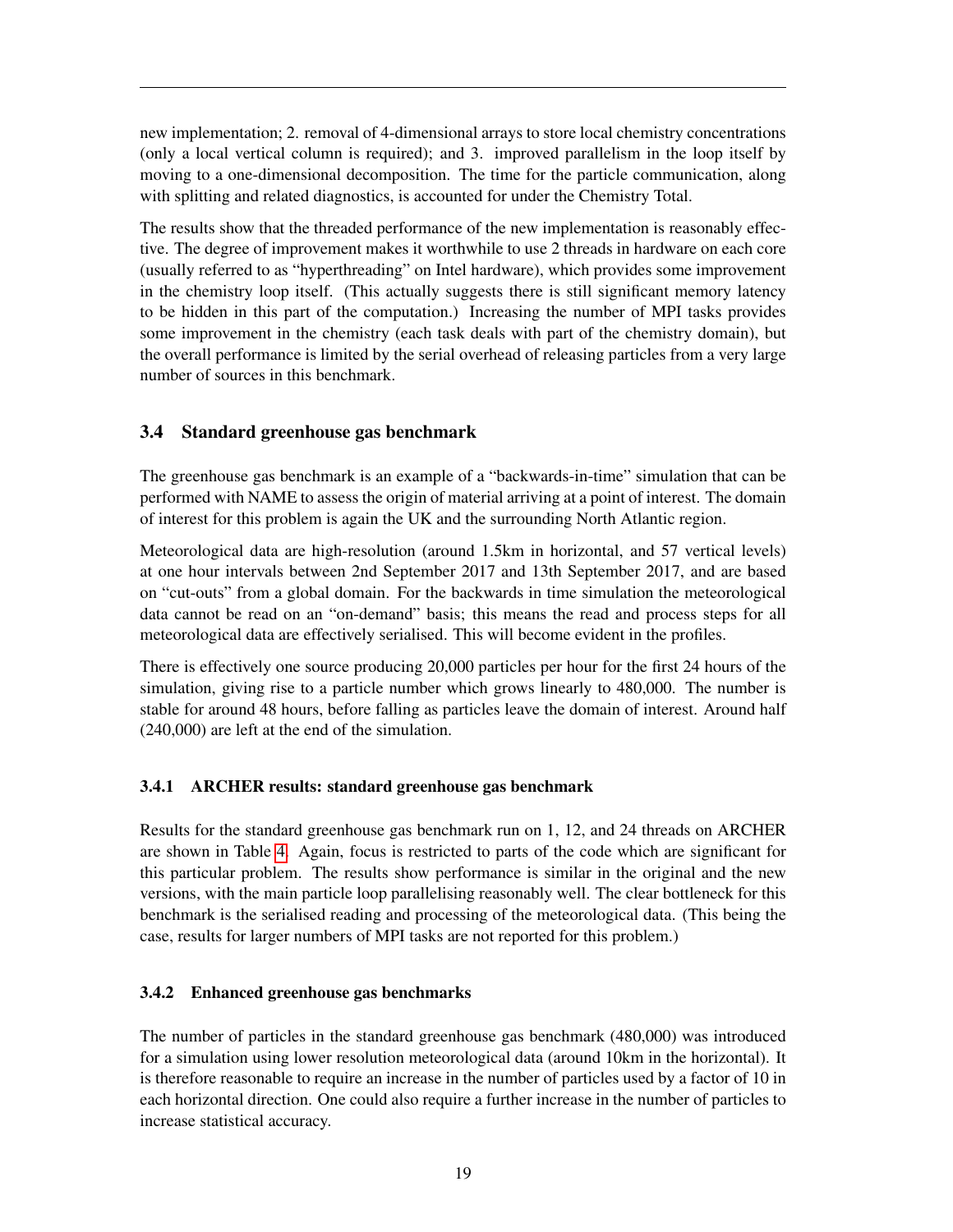| Execution   | Section           |                            | <b>SVN 68</b> | <b>SVN</b> 413 |                |
|-------------|-------------------|----------------------------|---------------|----------------|----------------|
| Model       |                   | Speed up $S_1$<br>Time (s) |               | Time(s)        | Speed up $S_1$ |
| Tasks: 1    | <b>LPPT</b>       | 5300                       | 1.0           | 5660           | 1.0            |
| Threads: 1  | MetRead           | 650                        | 1.0           | 640            | 1.0            |
|             | MetProcess        | 610                        | 1.0           | 670            | 1.0            |
|             | Total             | 6850                       | 1.0           | 7230           | 1.0            |
| Tasks: 1    | <b>LPPT</b>       | 530                        | 10.0          | 510            | 11.1           |
| Threads: 12 | MetRead           | 620                        | 1.0           | 640            | 1.0            |
|             | MetProcess        | 610                        | 1.0           | 670            | 1.0            |
|             | Total             | 1900                       | 3.6           | 1970           | 3.7            |
| Tasks: 1    | <b>LPPT</b>       | 360                        | 14.7          | 270            | 21.0           |
| Threads: 24 | MetRead           | 620                        | 1.0           | 650            | 1.0            |
|             | <b>MetProcess</b> | 610                        | 1.0           | 670            | 1.0            |
|             | Total             | 1730                       | 3.1           | 1740           | 4.2            |

<span id="page-19-2"></span>Table 4: Standard greenhouse gas benchmark run on ARCHER for SVN 68 and SVN 413 versions. Times in seconds are reported for the given sections of the code, along with a speed up  $S_1$  computed relative to the corresponding section run in serial. Overall performance is limited by serialisation of the meteorological data read and process steps.

Two additional benchmarks are therefore considered which increase the number of particles by a factor of 100, and by a factor of 1000 compared with the standard benchmark. The two new benchmarks will be referred to as Gx100 and Gx1000, respectively. These benchmarks significantly increase the computational demand on the system with a number of consequences: 1. the serialisation of meteorological processing is "hidden" to a large degree; and 2. the distributed memory becomes more important for both time-to-solution, and total memory capacity. The benchmarks are implemented by increasing the source rate to 200,000 per hour, and 2 million per hour, respectively. All other simulation parameters are unchanged.

The two enhanced benchmarks are run using the Cray compiler environment (in contrast to the other reported results). The figures are shown in Table [5.](#page-20-0) All the benchmarks use entire nodes running 24 threads (one thread per core). Benchmark Gx100 is run on up to 4 MPI tasks, that is, 4 nodes (total 96 cores). Here, the overall proportional of the particle computation is higher and scaling is reasonable to 4 MPI tasks. At this point the serial overhead of the meteorological data (again around 1200 seconds) is large enough to start to degrade scaling. Higher numbers of MPI tasks were not attempted.

Benchmark Gx1000 requires at least 4 nodes to provide enough memory to run. Results are therefore reported for 4, 8, 16 and 32 MPI tasks (up to 768 cores with 24 threads per node). Again, the parallel scaling is reasonable. Ultimately limiting here are, in addition to the meteorological data (about 1200 seconds), the serial release episode (about 900–1000 seconds) and an increase communication overhead in the output section.

### <span id="page-19-0"></span>3.5 Conclusions

#### <span id="page-19-1"></span>3.5.1 Advice to users

There are a number of choices associated with the MPI version that can be made.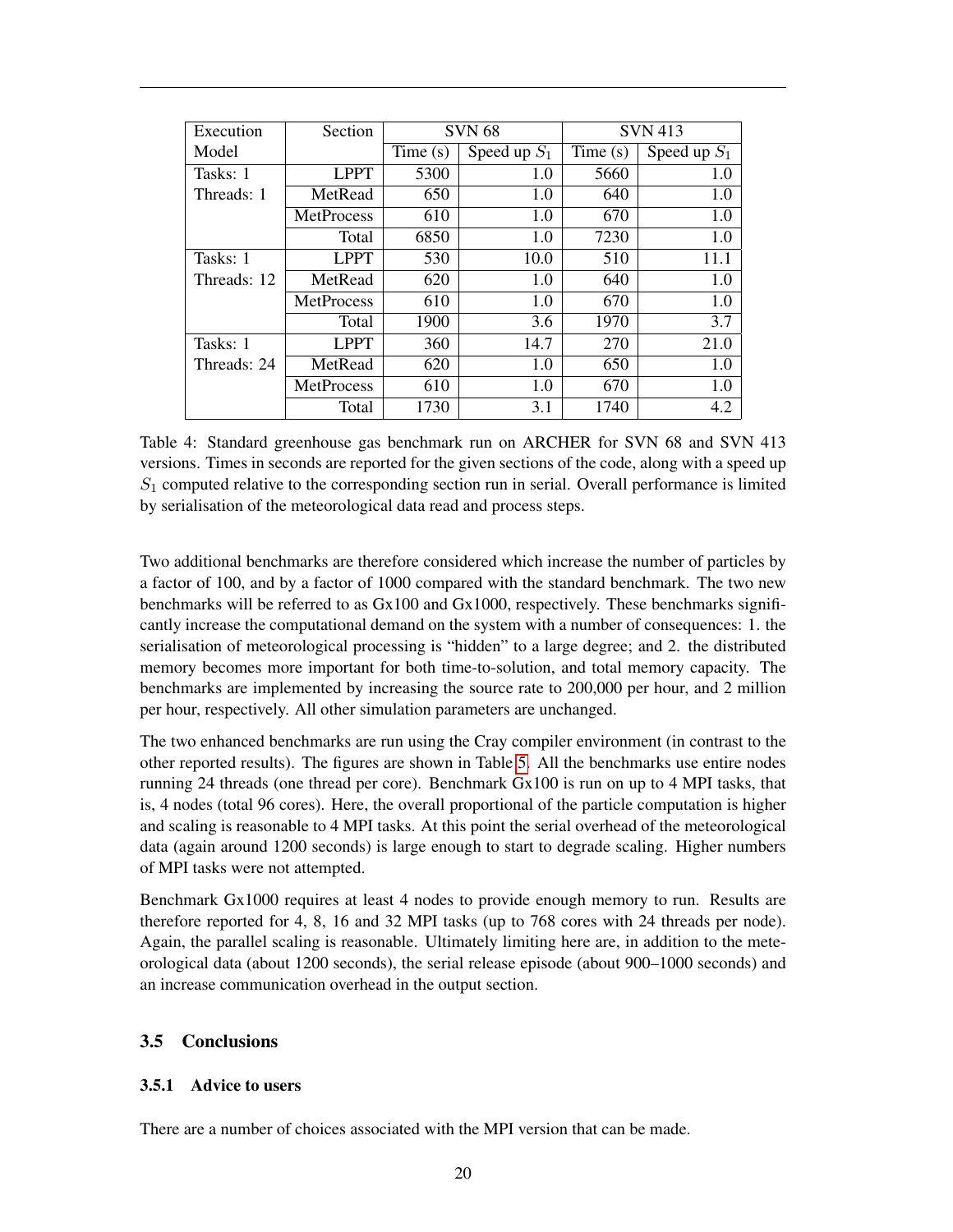| Execution   | Section     |         | <b>BENCHMARK Gx100</b> |            | <b>BENCHMARK Gx1000</b> |
|-------------|-------------|---------|------------------------|------------|-------------------------|
| Model       |             | Time(s) | Speed up $S_1$         | Time $(s)$ | Speed up $S_4$          |
| Tasks: 1    | <b>LPPT</b> | 31400   | 1.0                    |            |                         |
| Threads: 24 | <b>CPRS</b> | 1600    | 1.0                    |            |                         |
|             | Total       | 34600   | 1.0                    |            |                         |
| Tasks: 2    | <b>LPPT</b> | 15400   | 2.0                    |            |                         |
| Threads: 24 | <b>CPRS</b> | 770     | 2.1                    |            |                         |
|             | Total       | 18000   | 1.9                    |            |                         |
| Tasks: 4    | <b>LPPT</b> | 7700    | 4.1                    | 75600      | 1.0                     |
| Threads: 24 | <b>CPRS</b> | 400     | 4.0                    | 3890       | 1.0                     |
|             | Total       | 9770    | 3.5                    | 84400      | 1.0                     |
| Tasks: 8    | <b>LPPT</b> | 3380    | 8.1                    | 38300      | 2.0                     |
| Threads: 24 | <b>CPRS</b> | 210     | 7.6                    | 1980       | 2.0                     |
|             | Total       | 5910    | 5.9                    | 46400      | 1.9                     |
| Tasks: 16   | <b>LPPT</b> |         |                        | 19500      | 3.9                     |
| Threads: 24 | <b>CPRS</b> |         |                        | 1070       | 3.6                     |
|             | Total       |         |                        | 24000      | 3.7                     |
| Tasks: 32   | <b>LPPT</b> |         |                        | 9900       | 7.6                     |
| Threads: 24 | <b>CPRS</b> |         |                        | 520        | 7.5                     |
|             | Total       |         |                        | 13600      | 6.2                     |

<span id="page-20-0"></span>Table 5: Enhanced greenhouse gas benchmarks Gx100 and Gx1000 with 4.8 million and 48 million particles, respectively. These results are run on ARCHER using the Cray compiler environment. Times for different sections of the code are given in seconds. Speed up  $S_1$  is relative to the corresponding result with 1 MPI task for Gx100. For Gx1000, which requires at least 4 nodes for memory purposes, speed up  $S_4$  relative to 4 nodes is presented.

1. The balance of threads and MPI tasks.

Current advice must be to run with no more than one MPI task per shared memory node, and use one thread per core. For chemistry (alone) there may be scope to use more than one thread per core if supported in hardware.

2. Peano-Hilbert patches

The number of patches is controlled by nlevel. For most purposes, a value of 4 (giving  $4<sup>4</sup> = 1024$  patches globally) should be a good starting point. The number of MPI tasks should not exceed the number of patches (and should probably be much smaller than the number of patches).

3. MPI/IO.

The choice useMPIIO =  $. false.$  should be used in all situations. Experimental use of MPI-IO for output is possible, but may cause degradation of performance (owing to synchronisation of file writes) if used when running with two or more MPI tasks.

4. Extras/Puffs

In contrast to the previous version, specifying a number of full particle extras as zero in the input file will not result in a crash. The same if true of puffs.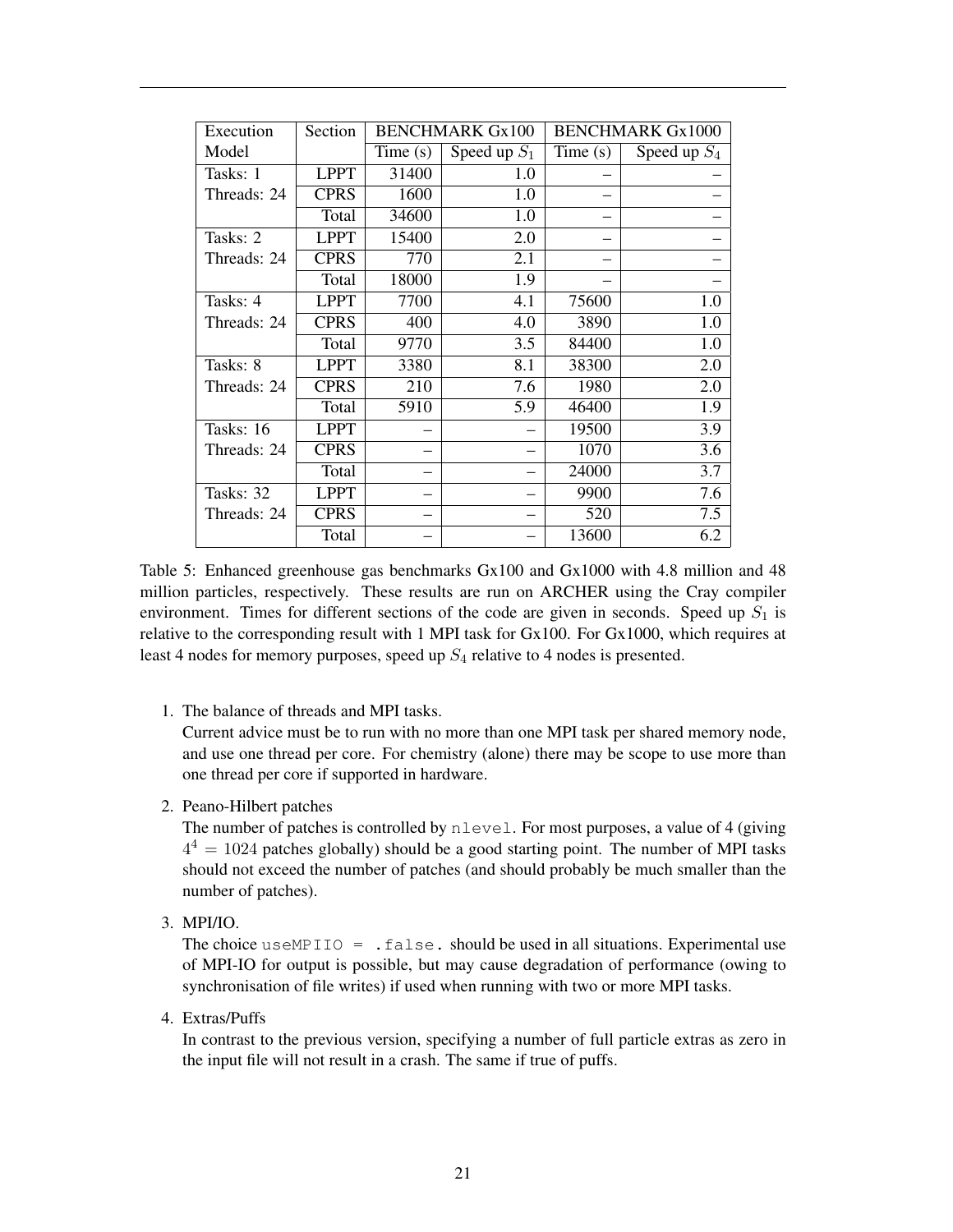### <span id="page-21-0"></span>3.5.2 Known Issues

There are a number of outstanding issues observed with the new version.

- 1. On some hardware platforms, MPI/IO using MPI shared files may not work at all (it requires specific flags to be set in the file system). Advice to users is to not to use MPI/IO.
- 2. Platforms using Intel MPI. It has been observed that the communication required for chemistry will deadlock when using more than two MPI tasks. We speculate that this is a problem in Intel MPI. Advice to users is to use a different MPI implementation (where the problem is not observed).
- 3. Considerable variability has been observed in the time taken in the process outputs stage. The root cause of this variability is not understood and requires further investigation. Advice to users is to limit output request where possible.

### <span id="page-21-1"></span>3.5.3 Summary

The report describes a new MPI implementation in the NAME code. Performance is characterised for a number of different benchmarks and some residual performance issues identified.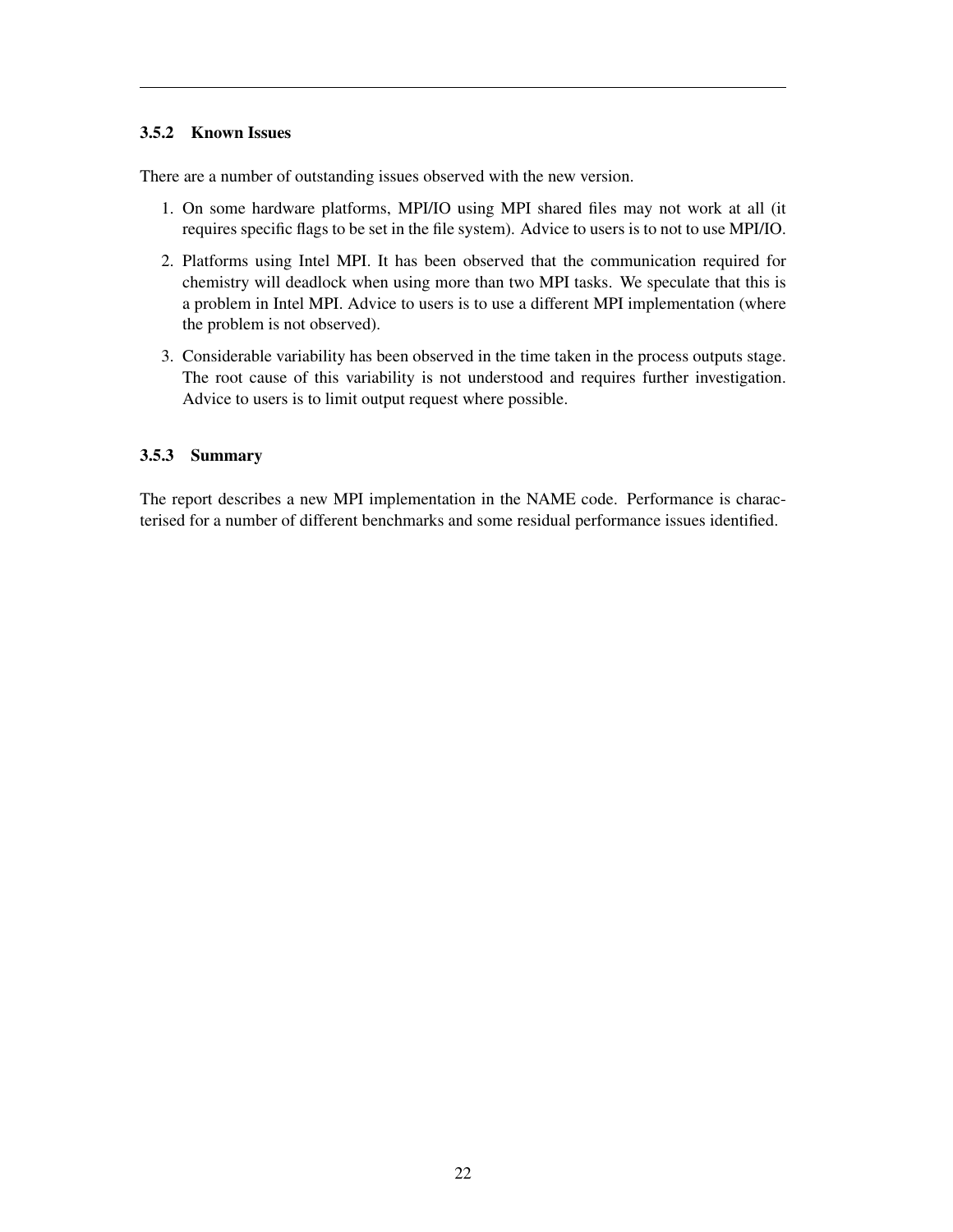# <span id="page-22-0"></span>A Appendix

#### <span id="page-22-1"></span>A.1 ARCHER Environment

We have compilation via Intel 17 and profiles via Allinea MAP 7.0. The relevant module environment was:

```
1) modules/3.2.10.2
 2) eswrap/1.3.3-1.020200.1278.0
 3) switch/1.0-1.0502.60522.1.61.ari
 4) craype-network-aries
 5) intel/17.0.0.098
 6) craype/2.4.2
7) pbs/12.2.401.141761
 8) craype-ivybridge
9) cray-mpich/7.2.6
10) packages-archer
11) bolt/0.6
12) nano/2.2.6
13) leave_time/1.0.0
14) quickstart/1.0
15) ack/2.14
16) xalt/0.6.0
17) epcc-tools/6.0
18) allinea/7.0
19) cray-libsci/13.2.0
20) udreg/2.3.2-1.0502.10518.2.17.ari
21) ugni/6.0-1.0502.10863.8.29.ari
22) pmi/5.0.7-1.0000.10678.155.25.ari
23) dmapp/7.0.1-1.0502.11080.8.76.ari
24) gni-headers/4.0-1.0502.10859.7.8.ari
25) xpmem/0.1-2.0502.64982.5.3.ari
26) dvs/2.5_0.9.0-1.0502.2188.1.116.ari
27) alps/5.2.4-2.0502.9774.31.11.ari
28) rca/1.0.0-2.0502.60530.1.62.ari
29) atp/1.8.3
30) PrgEnv-intel/5.2.82
```
Compilation at SVN 68 is with options

```
ftn -Wp, -macro=no -03 -w -extend_source -nbs -auto -no-vec \
   -DIntelLinCompiler -sox -fp-model precise -DUseConvert \
   -openmp -DUSE_TIMERS
```
In the course of the work it was recognised that  $-DUSE\,C$  FORMAT was essential to avoid synchronising Fortran internal writes, and was used for all later version results.

Execution is via an aprun command of the form

```
export OMP_STACKSIZE=8M
export OMP_NUM_THREADS=12
aprun -n 1 -N 1 -d ${OMP_NUM_THREADS} -cc numa_node ${NAME_EXE} ...
```
Option -cc none was used for jobs requiring more than 12 threads.

The relevant number of threads was also specified in the NAME input file via e.g.,